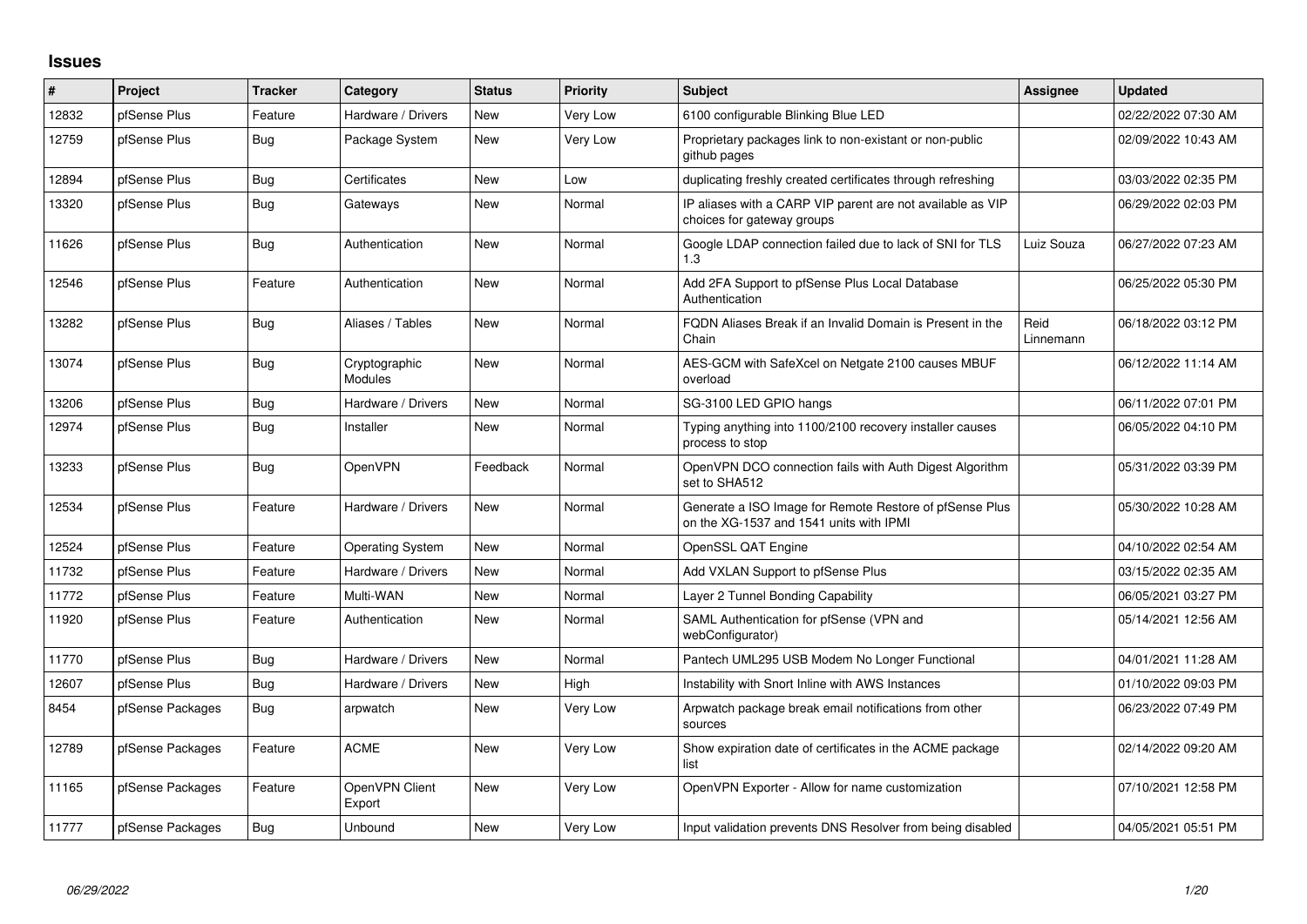| #     | Project          | Tracker    | Category                 | <b>Status</b> | <b>Priority</b> | <b>Subject</b>                                                                                               | <b>Assignee</b>     | <b>Updated</b>      |
|-------|------------------|------------|--------------------------|---------------|-----------------|--------------------------------------------------------------------------------------------------------------|---------------------|---------------------|
| 11650 | pfSense Packages | <b>Bug</b> | <b>FRR</b>               | New           | Very Low        | FRR configuration broken on restore of manually edited<br>FRR config sections                                |                     | 03/10/2021 08:50 AM |
| 11490 | pfSense Packages | <b>Bug</b> | Service Watchdog         | <b>New</b>    | Very Low        | Service Watchdog - Impacts Reboots and Package Updates                                                       |                     | 02/22/2021 12:07 PM |
| 11493 | pfSense Packages | <b>Bug</b> | Zabbix                   | <b>New</b>    | Very Low        | After upgrade zabbix proxy wont start                                                                        |                     | 02/21/2021 05:31 AM |
| 11266 | pfSense Packages | Feature    | AutoConfigBackup         | <b>New</b>    | Very Low        | Give an option to list restore point in "reverse" order/latest at<br>the top.                                |                     | 01/19/2021 06:58 PM |
| 11000 | pfSense Packages | <b>Bug</b> | haproxy                  | <b>New</b>    | Very Low        | haproxy deprecated trick suggested                                                                           |                     | 12/23/2020 02:55 PM |
| 10831 | pfSense Packages | Feature    | New Package<br>Request   | New           | Very Low        | Integration of nntp-proxy into pfsense                                                                       |                     | 08/13/2020 09:09 AM |
| 10570 | pfSense Packages | Feature    | OpenVPN Client<br>Export | <b>New</b>    | Very Low        | OpenVPN Export for iOS should use .ovpn12 for certs and<br>private key                                       |                     | 05/19/2020 10:12 AM |
| 10377 | pfSense Packages | Feature    | FreeRADIUS               | <b>New</b>    | Very Low        | Allow usage of TOTP (Google-Authenticator) without PIN                                                       |                     | 03/30/2020 11:43 AM |
| 10358 | pfSense Packages | Feature    | <b>FRR</b>               | <b>New</b>    | Very Low        | <b>Stage FRR Configuration Changes</b>                                                                       |                     | 03/19/2020 06:48 AM |
| 10265 | pfSense Packages | Bug        | Notes                    | New           | Very Low        | Adding a Note with malformed title will force system restore                                                 |                     | 02/27/2020 10:12 AM |
| 9012  | pfSense Packages | <b>Bug</b> | Squid                    | New           | Very Low        | Captive Portal authentication in Squid Proxy Server does<br>not work                                         |                     | 10/12/2019 05:06 AM |
| 9725  | pfSense Packages | Feature    | <b>ACME</b>              | <b>New</b>    | Very Low        | Ability to use template variables in acme package                                                            |                     | 09/04/2019 07:12 AM |
| 9486  | pfSense Packages | <b>Bug</b> | softflowd                | <b>New</b>    | Very Low        | ifindex values used for softflowd are incorrect                                                              |                     | 08/14/2019 02:30 PM |
| 9648  | pfSense Packages | Feature    | haproxy                  | New           | Very Low        | Multiple node Sync HAProxy configuration to backup CARP<br>members via XMLRPC.                               |                     | 07/25/2019 10:04 AM |
| 9141  | pfSense Packages | Feature    | <b>FRR</b>               | <b>New</b>    | Very Low        | FRR xmlrpc                                                                                                   | Jim Pingle          | 11/26/2018 07:49 AM |
| 8161  | pfSense Packages | Feature    | FreeRADIUS               | <b>New</b>    | Very Low        | Add virtual server support to FreeRadius                                                                     |                     | 12/05/2017 01:57 PM |
| 8148  | pfSense Packages | Feature    | OpenVPN Client<br>Export | New           | Very Low        | OpenVPN - Output Windows Client .MSI Installer for GPO<br>deployment                                         |                     | 11/30/2017 01:24 PM |
| 7608  | pfSense Packages | Feature    | FreeRADIUS               | <b>New</b>    | Very Low        | Captive Portal amount of traffic Account + Free<br>Radius+Mysql                                              |                     | 05/28/2017 09:08 AM |
| 13247 | pfSense Packages | <b>Bug</b> | open-vm-tools            | New           | Low             | Open-VM-Tools service actions do not work                                                                    |                     | 06/05/2022 07:09 PM |
| 13209 | pfSense Packages | Bug        | pfBlockerNG              | New           | Low             | Parsing Filter log by pfBlockerNG creates IP Block log with<br>Source/Destination mixed up or wrong Direcion | Viktor Gurov        | 05/25/2022 03:50 AM |
| 13098 | pfSense Packages | <b>Bug</b> | haproxy                  | Feedback      | Low             | HAProxy Virtual IP broken link under Frontend setup                                                          |                     | 04/27/2022 08:35 AM |
| 11343 | pfSense Packages | Bug        | <b>BIND</b>              | Feedback      | Low             | Invalid link to pfSense-pkg-bind changelog                                                                   | <b>Viktor Gurov</b> | 04/05/2022 08:12 AM |
| 11530 | pfSense Packages | Bug        | ntop                     | Feedback      | Low             | ntopng 4.2 needs to be updated to 4.3, Bug when accessing<br>a host for details                              |                     | 03/05/2022 08:35 PM |
| 10466 | pfSense Packages | Feature    | Suricata                 | New           | Low             | Add checkbox to Suricata blocked host view to resolve all<br>resolvable IP's automatically                   |                     | 02/02/2022 06:04 PM |
| 12736 | pfSense Packages | Feature    | pfBlockerNG              | New           | Low             | Allow custom cron intervals                                                                                  |                     | 01/30/2022 08:55 PM |
| 12264 | pfSense Packages | <b>Bug</b> | Squid                    | Feedback      | Low             | Stray <table> line in squid monitor.php</table>                                                              | <b>Viktor Gurov</b> | 12/23/2021 10:53 AM |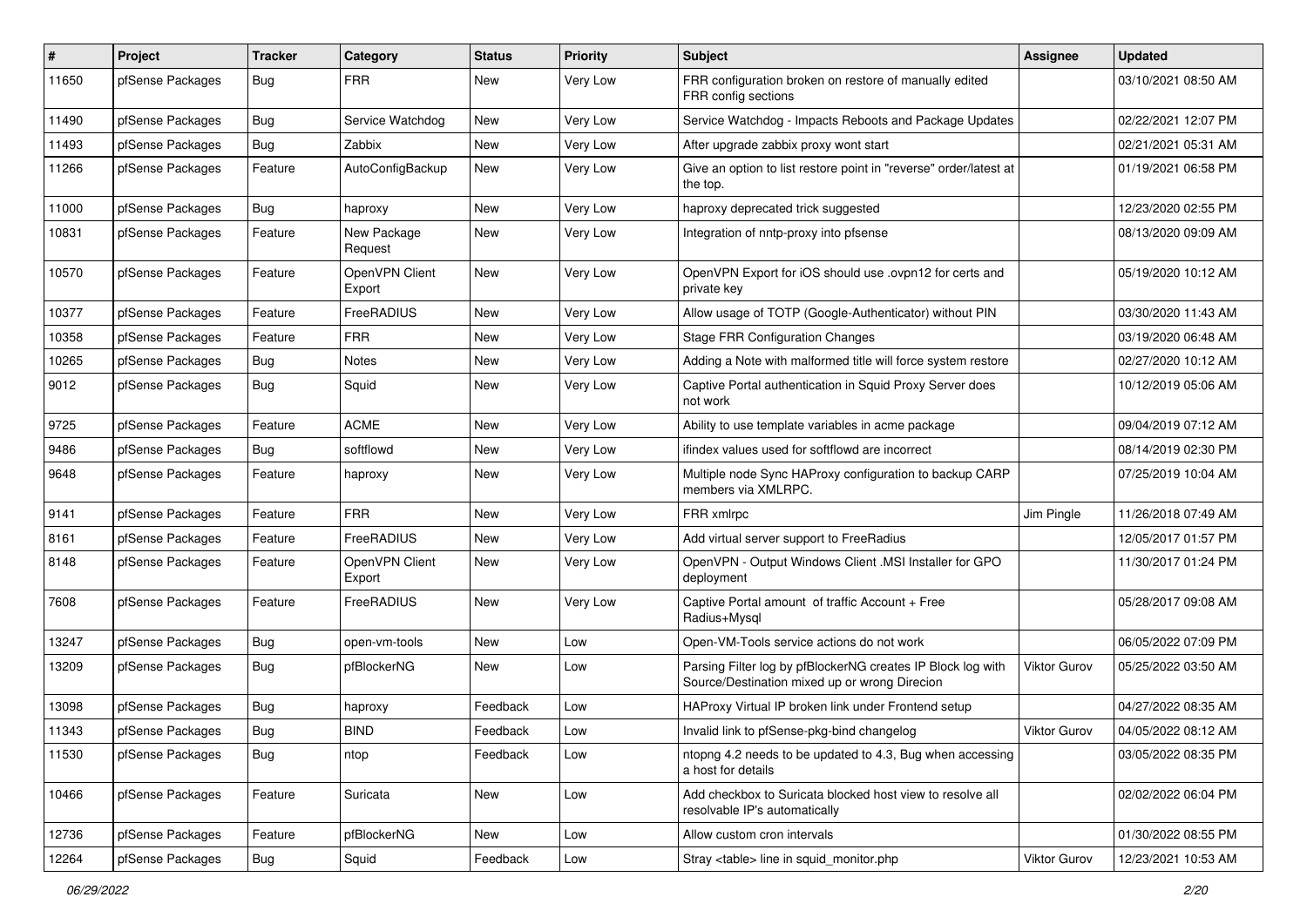| $\pmb{\#}$ | Project          | <b>Tracker</b> | Category                     | <b>Status</b> | <b>Priority</b> | <b>Subject</b>                                                                           | Assignee            | <b>Updated</b>      |
|------------|------------------|----------------|------------------------------|---------------|-----------------|------------------------------------------------------------------------------------------|---------------------|---------------------|
| 12369      | pfSense Packages | Feature        | Mail report                  | New           | Low             | Skip If No Content issue                                                                 |                     | 09/14/2021 06:40 AM |
| 12178      | pfSense Packages | <b>Bug</b>     | WireGuard                    | New           | Low             | WireGuard always shows 'Configuring WireGuard<br>tunnelsdone.' message on boot           |                     | 07/30/2021 06:58 AM |
| 11837      | pfSense Packages | Feature        | <b>FRR</b>                   | New           | Low             | Increase field length of FRR Networks in Access Lists and<br>Prefix Lists                |                     | 04/22/2021 07:10 AM |
| 11509      | pfSense Packages | Bug            | <b>LCDProc</b>               | New           | Low             | LCD package - not starting at boot - stop and start in Status<br>Window not possible     |                     | 02/23/2021 10:55 AM |
| 11074      | pfSense Packages | Bug            | <b>BIND</b>                  | <b>New</b>    | Low             | bind Zone Settings Zones, Save button opens "Confirmation<br>required to save changes"   |                     | 11/16/2020 11:08 AM |
| 11026      | pfSense Packages | Feature        | FreeRADIUS                   | New           | Low             | Feedback on Packages - FreeRADIUS package                                                |                     | 11/02/2020 07:21 AM |
| 10994      | pfSense Packages | <b>Bug</b>     | squidguard                   | New           | Low             | SquidGuard Blacklists Restore Default button does not work                               |                     | 10/20/2020 12:26 PM |
| 10989      | pfSense Packages | Bug            | Snort                        | New           | Low             | Snort alert page has hidden characters in IPv6 address                                   |                     | 10/17/2020 04:06 PM |
| 10472      | pfSense Packages | Feature        | Suricata                     | New           | Low             | Blocked host alert table break out by timestamp and type to<br>allow sorting by date     |                     | 04/17/2020 12:46 PM |
| 7902       | pfSense Packages | Feature        | OpenVPN Client<br>Export     | New           | Low             | allow vpn client export of other to be a blank field                                     |                     | 08/19/2019 03:33 PM |
| 7683       | pfSense Packages | Feature        | New Package<br>Request       | New           | Low             | Splunk Universal Forwarder Package                                                       |                     | 08/19/2019 02:54 PM |
| 9085       | pfSense Packages | Feature        | OpenVPN Client<br>Export     | <b>New</b>    | Low             | OpenVPN connect/disconnect scripts                                                       |                     | 08/13/2019 09:15 AM |
| 9247       | pfSense Packages | <b>Bug</b>     | haproxy                      | <b>New</b>    | Low             | HAProxy multiple server selection on stats pages doesn't<br>work                         |                     | 01/02/2019 04:44 PM |
| 6752       | pfSense Packages | Todo           | <b>Status Traffic Totals</b> | <b>New</b>    | Low             | <b>Traffic Totals Data Summary Graph</b>                                                 | Jared Dillard       | 11/08/2017 08:58 AM |
| 7411       | pfSense Packages | Todo           | ladvd                        | New           | Low             | LADVD Devices not wide enough                                                            |                     | 10/22/2017 05:04 AM |
| 6023       | pfSense Packages | Bug            | Suricata                     | New           | Low             | Traffic Shaper (pfsense 2.3) Suricata V3.0 Inline Mode<br>Operation                      | Luiz Souza          | 04/15/2016 05:59 AM |
| 13156      | pfSense Packages | Regression     | pfBlockerNG                  | <b>New</b>    | Normal          | pfBlockerNG IP block stats do not work                                                   |                     | 06/29/2022 07:00 AM |
| 13154      | pfSense Packages | <b>Bug</b>     | pfBlockerNG                  | Confirmed     | Normal          | pfBlocker causing excessive CPU load                                                     |                     | 06/28/2022 01:14 PM |
| 13309      | pfSense Packages | Bug            | Cron                         | Feedback      | Normal          | Cron validation prevents special strings such as @reboot                                 | Jim Pingle          | 06/28/2022 08:22 AM |
| 13306      | pfSense Packages | Todo           | Nut                          | New           | Normal          | Update NUT to version 2.8.0 to match FreeBSD Packages                                    | Denny Page          | 06/27/2022 10:45 AM |
| 13261      | pfSense Packages | <b>Bug</b>     | sudo                         | Feedback      | Normal          | Input validation rejects empty "sudo" command list, but<br>GUI text says it can be empty | Christopher<br>Cope | 06/27/2022 07:19 AM |
| 13292      | pfSense Packages | Feature        | <b>ACME</b>                  | New           | Normal          | Separator                                                                                |                     | 06/21/2022 12:06 PM |
| 12982      | pfSense Packages | <b>Bug</b>     | FreeRADIUS                   | New           | Normal          | FreeRadius RadReply table entries missing from pf                                        |                     | 06/19/2022 05:38 PM |
| 13284      | pfSense Packages | Feature        | FreeRADIUS                   | New           | Normal          | Option to define "Issuer" in OPT configuration.                                          | Jakob<br>Nordgarden | 06/19/2022 12:10 PM |
| 13255      | pfSense Packages | Todo           | OpenVPN Client<br>Export     | New           | Normal          | Set PKCS#12 algorithm when exporting OpenVPN ZIP or<br>Windows bundles                   | Jim Pingle          | 06/08/2022 10:37 AM |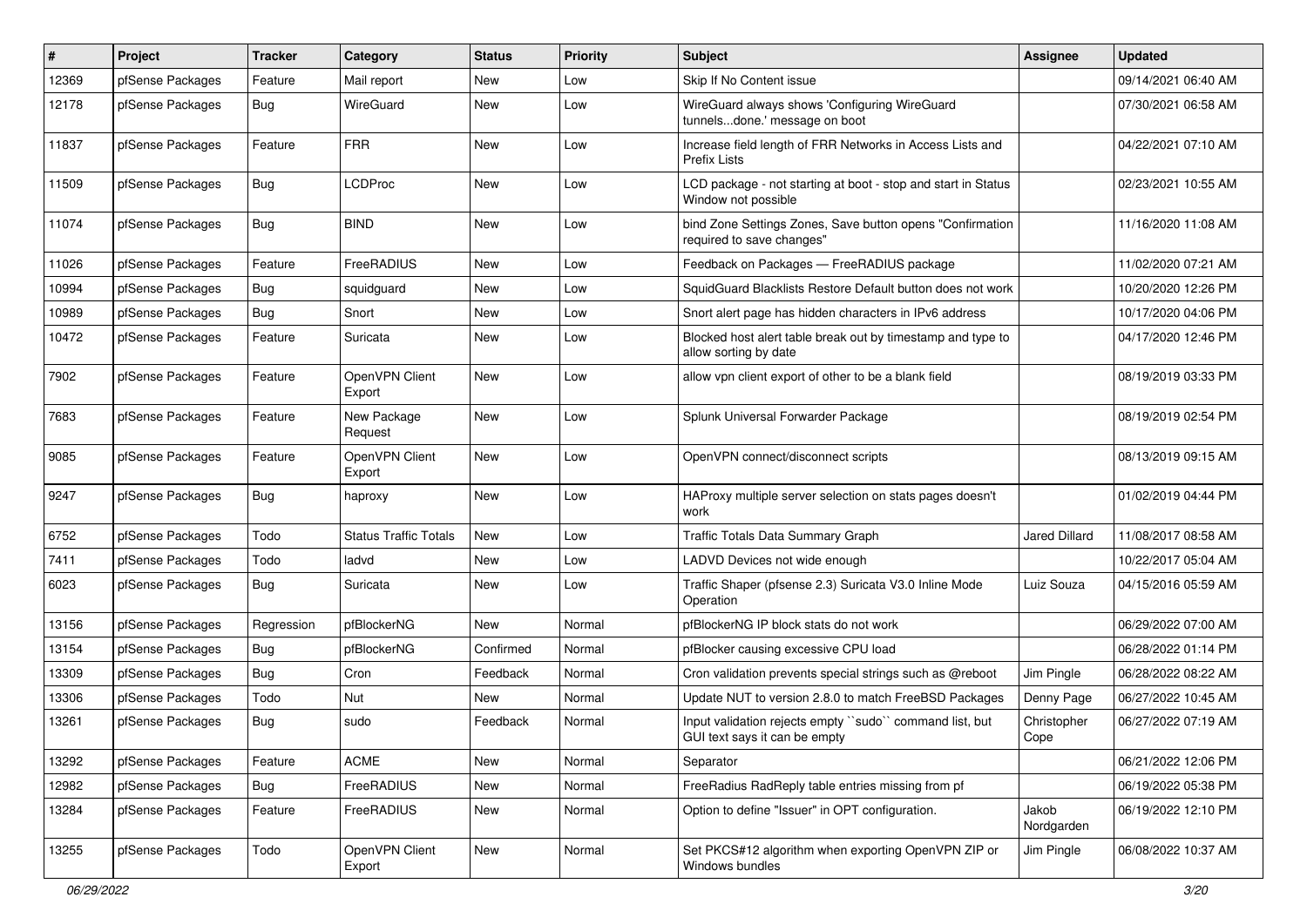| #     | Project          | <b>Tracker</b> | Category               | <b>Status</b>                 | <b>Priority</b> | Subject                                                                                         | <b>Assignee</b>       | <b>Updated</b>      |
|-------|------------------|----------------|------------------------|-------------------------------|-----------------|-------------------------------------------------------------------------------------------------|-----------------------|---------------------|
| 10436 | pfSense Packages | <b>Bug</b>     | softflowd              | New                           | Normal          | softflowd no longer sends flow data after upgrade (v0.9.9_1<br>-> v1.0.0)                       |                       | 06/07/2022 12:25 AM |
| 12963 | pfSense Packages | Feature        | Nmap                   | Feedback                      | Normal          | Run nmap scans in the background                                                                | Jim Pingle            | 06/06/2022 06:55 PM |
| 13246 | pfSense Packages | Feature        | iperf                  | <b>New</b>                    | Normal          | iperf3 service controls do not work                                                             |                       | 06/05/2022 06:51 PM |
| 10818 | pfSense Packages | Feature        | New Package<br>Request | <b>New</b>                    | Normal          | <b>UDP Broadcast Relay</b>                                                                      |                       | 05/31/2022 02:13 AM |
| 10242 | pfSense Packages | Feature        | New Package<br>Request | New                           | Normal          | E2quardian Web filtering package                                                                | <b>Viktor Gurov</b>   | 05/30/2022 10:40 AM |
| 12658 | pfSense Packages | Feature        | darkstat               | <b>New</b>                    | Normal          | Adding prometheus metrics to darkstat                                                           |                       | 05/27/2022 09:44 PM |
| 13207 | pfSense Packages | Feature        | pfBlockerNG            | <b>New</b>                    | Normal          | The feed column on the Alerts page is confusing                                                 |                       | 05/24/2022 04:56 AM |
| 13202 | pfSense Packages | <b>Bug</b>     | pfBlockerNG            | New                           | Normal          | Missing Protocols on IP Feed Groups Advanced<br>Inbound/Outbound Firewall Rule settings         |                       | 05/23/2022 08:58 AM |
| 13201 | pfSense Packages | Feature        | pfBlockerNG            | <b>New</b>                    | Normal          | Add FireHol Security IP Feeds                                                                   |                       | 05/23/2022 06:34 AM |
| 13200 | pfSense Packages | Feature        | pfBlockerNG            | New                           | Normal          | <b>Custom DNS Servers for Alert settings</b>                                                    |                       | 05/23/2022 06:16 AM |
| 13196 | pfSense Packages | Feature        | pfBlockerNG            | <b>New</b>                    | Normal          | remove NoVirusThanks feed                                                                       |                       | 05/23/2022 06:05 AM |
| 13198 | pfSense Packages | Feature        | pfBlockerNG            | <b>New</b>                    | Normal          | Dark Theme Styling issues - Alerts White bar                                                    |                       | 05/23/2022 06:05 AM |
| 13199 | pfSense Packages | Feature        | pfBlockerNG            | <b>New</b>                    | Normal          | Feed groups should not have the first listing in the group bar                                  |                       | 05/23/2022 06:03 AM |
| 13197 | pfSense Packages | Feature        | pfBlockerNG            | <b>New</b>                    | Normal          | Put a Single donation link and a proper patreon lin in the<br>pfBlocker Support Banner / Widget |                       | 05/23/2022 05:35 AM |
| 13195 | pfSense Packages | Feature        | pfBlockerNG            | <b>New</b>                    | Normal          | Dedicated website for Feed mangement - Community<br><b>Driven</b>                               |                       | 05/23/2022 05:22 AM |
| 13194 | pfSense Packages | Bug            | pfBlockerNG            | New                           | Normal          | Remove dead Malc0de feed                                                                        |                       | 05/23/2022 05:16 AM |
| 13115 | pfSense Packages | Bug            | WireGuard              | Feedback                      | Normal          | WireGuard panic due to KBI changes in<br>''udp_tun_func_t()'''                                  | Christian<br>McDonald | 05/15/2022 10:47 AM |
| 13160 | pfSense Packages | Feature        | Status Monitoring      | <b>Pull Request</b><br>Review | Normal          | Option to sort monitoring graph views                                                           |                       | 05/13/2022 12:06 PM |
| 13141 | pfSense Packages | <b>Bug</b>     | squidquard             | <b>New</b>                    | Normal          | wrong page squidguard block                                                                     |                       | 05/09/2022 05:33 PM |
| 13135 | pfSense Packages | Feature        | pfBlockerNG            | New                           | Normal          | Add dibdot DoH-IP-blocklists feeds                                                              | <b>Viktor Gurov</b>   | 05/08/2022 01:50 AM |
| 13138 | pfSense Packages | Feature        | pfBlockerNG            | New                           | Normal          | DNS over HTTPS/TLS Blocking should be removed from<br>SafeSearch                                |                       | 05/07/2022 02:52 AM |
| 13137 | pfSense Packages | Feature        | pfBlockerNG            | New                           | Normal          | ckuethe/doh-blocklist.txt add to DoH feeds                                                      |                       | 05/07/2022 02:39 AM |
| 13136 | pfSense Packages | Feature        | pfBlockerNG            | New                           | Normal          | Add crypt0rr DNS-over-HTTPS (DOH) provider list feeds                                           |                       | 05/07/2022 02:27 AM |
| 13063 | pfSense Packages | Feature        | Cellular               | <b>Pull Request</b><br>Review | Normal          | Cellular package shall support more modems and NMEA<br>port                                     |                       | 05/06/2022 02:38 PM |
| 13053 | pfSense Packages | Bug            | <b>ACME</b>            | New                           | Normal          | LoopiaAPI error handling                                                                        |                       | 05/05/2022 10:58 AM |
| 13128 | pfSense Packages | <b>Bug</b>     | Zabbix                 | New                           | Normal          | Zabbix Agent 6: HA Server Setup                                                                 |                       | 05/05/2022 01:55 AM |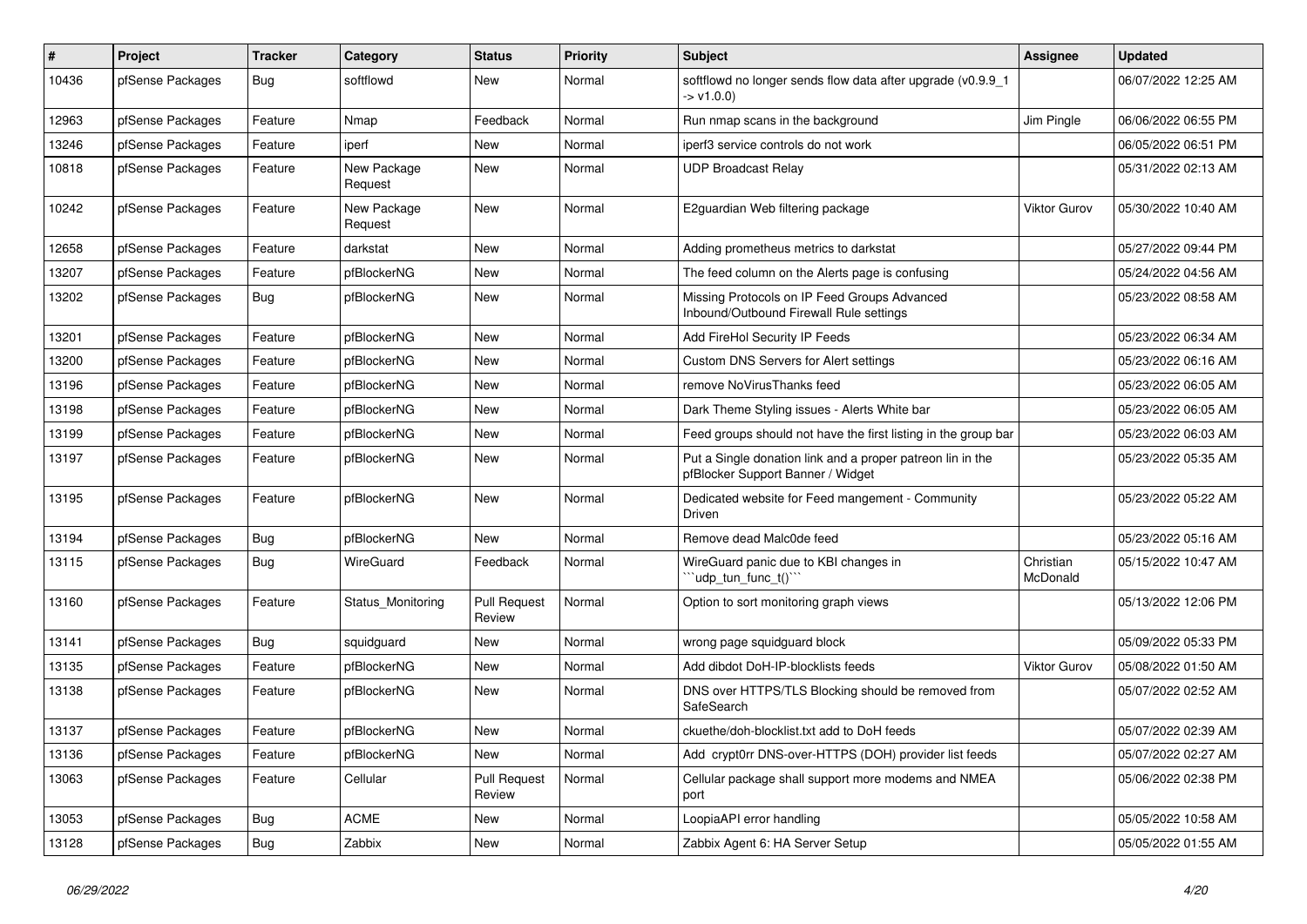| #     | Project          | <b>Tracker</b> | Category        | <b>Status</b> | <b>Priority</b> | Subject                                                                                                                                 | <b>Assignee</b>     | <b>Updated</b>      |
|-------|------------------|----------------|-----------------|---------------|-----------------|-----------------------------------------------------------------------------------------------------------------------------------------|---------------------|---------------------|
| 13114 | pfSense Packages | <b>Bug</b>     | <b>BIND</b>     | Feedback      | Normal          | BIND calls rndc in rc stop when named is not running                                                                                    | <b>Stuart Wyatt</b> | 05/04/2022 12:41 PM |
| 11693 | pfSense Packages | <b>Bug</b>     | <b>FRR</b>      | Feedback      | Normal          | IPv6 static routing fails                                                                                                               | <b>Viktor Gurov</b> | 04/26/2022 08:50 AM |
| 13095 | pfSense Packages | Bug            | Snort           | Feedback      | Normal          | Snort VRT change in Shared Object Rules path name<br>results in failure to extract and update Snort Shared Object<br>Rules when enabled | <b>Bill Meeks</b>   | 04/25/2022 12:22 PM |
| 13096 | pfSense Packages | Feature        | Snort           | Feedback      | Normal          | Improve robustness of Snort Rules Update Log size<br>limitation logic                                                                   | <b>Bill Meeks</b>   | 04/25/2022 12:22 PM |
| 9721  | pfSense Packages | Feature        | Squid           | Feedback      | Normal          | add squidclient -h 127.0.0.1 mgr:info output to Diagnostics /<br>Squid and status.php                                                   | <b>Viktor Gurov</b> | 04/22/2022 02:21 AM |
| 9982  | pfSense Packages | Feature        | Squid           | Feedback      | Normal          | basic Idap auth TLS connection                                                                                                          | <b>Viktor Gurov</b> | 04/22/2022 02:21 AM |
| 10450 | pfSense Packages | <b>Bug</b>     | Squid           | Feedback      | Normal          | Squid reverse proxy switching peers                                                                                                     | <b>Viktor Gurov</b> | 04/22/2022 02:21 AM |
| 10572 | pfSense Packages | Bug            | Squid           | Feedback      | Normal          | STARTTLS option is ignored                                                                                                              | <b>Viktor Gurov</b> | 04/22/2022 02:20 AM |
| 10779 | pfSense Packages | Feature        | haproxy         | Feedback      | Normal          | HAProxy SSL/TLS Compatibility Mode                                                                                                      | Viktor Gurov        | 04/22/2022 02:20 AM |
| 10871 | pfSense Packages | Feature        | FreeRADIUS      | Feedback      | Normal          | Extra time period counters for SQL backend                                                                                              | <b>Viktor Gurov</b> | 04/22/2022 02:19 AM |
| 10908 | pfSense Packages | Feature        | FreeRADIUS      | Feedback      | Normal          | FreeRADIUS server certificate not using full CA chain                                                                                   | <b>Viktor Gurov</b> | 04/22/2022 02:19 AM |
| 12330 | pfSense Packages | <b>Bug</b>     | pfBlockerNG     | Feedback      | Normal          | pfBlockerNG devel creating invalid NAT rules on boot                                                                                    |                     | 04/21/2022 12:40 PM |
| 12114 | pfSense Packages | Bug            | syslog-ng       | Feedback      | Normal          | syslog-ng only binds to the last specified interface                                                                                    |                     | 04/21/2022 12:40 PM |
| 12073 | pfSense Packages | <b>Bug</b>     | <b>NET-SNMP</b> | Feedback      | Normal          | netsnmptrapd.conf syntax is wrong                                                                                                       |                     | 04/21/2022 12:40 PM |
| 11434 | pfSense Packages | <b>Bug</b>     | squidguard      | Feedback      | Normal          | SquidGuard over 1.16.18 11                                                                                                              |                     | 04/21/2022 12:40 PM |
| 11185 | pfSense Packages | <b>Bug</b>     | ntop            | Feedback      | Normal          | Redis service stopping before NtopNg                                                                                                    |                     | 04/21/2022 12:40 PM |
| 10936 | pfSense Packages | Bug            | haproxy         | Feedback      | Normal          | both haproxy/haproxy-devel non-existent option<br>lb-agent-chk                                                                          |                     | 04/21/2022 12:40 PM |
| 10796 | pfSense Packages | Feature        | Cellular        | Feedback      | Normal          | Huawei ME909u-521 support                                                                                                               |                     | 04/21/2022 12:40 PM |
| 10692 | pfSense Packages | <b>Bug</b>     | PIMD            | Feedback      | Normal          | PIMD starts twice at boot                                                                                                               |                     | 04/21/2022 12:40 PM |
| 10445 | pfSense Packages | Bug            | <b>BIND</b>     | Feedback      | Normal          | BIND crashed when added RPZ. rpz is not a master or<br>slave zone.                                                                      |                     | 04/21/2022 12:40 PM |
| 10393 | pfSense Packages | <b>Bug</b>     | syslog-ng       | Feedback      | Normal          | Syslog-ng TLS support is broken                                                                                                         |                     | 04/21/2022 12:40 PM |
| 10330 | pfSense Packages | Bug            | <b>BIND</b>     | Feedback      | Normal          | BIND zone configuration displays wrong DS resource record<br>with inline DNSSEC signing enabled                                         |                     | 04/21/2022 12:40 PM |
| 9916  | pfSense Packages | Feature        | <b>BIND</b>     | Feedback      | Normal          | Check allow-transfer in custom option when the zone is<br>slave                                                                         |                     | 04/21/2022 12:40 PM |
| 9762  | pfSense Packages | Feature        | Squid           | Feedback      | Normal          | Squid Reverse Proxy Change redir domain(s) to use regex                                                                                 |                     | 04/21/2022 12:40 PM |
| 7797  | pfSense Packages | Bug            | Squid           | Feedback      | Normal          | Squid Reverse Proxy alternating between destinations                                                                                    |                     | 04/21/2022 12:40 PM |
| 7039  | pfSense Packages | Bug            | haproxy         | Feedback      | Normal          | HAProxy backend configuration does not handle<br>intermediate CAs properly                                                              |                     | 04/21/2022 12:40 PM |
| 11970 | pfSense Packages | Bug            | Coreboot        | New           | Normal          | Netgate Firmware Upgrade Doesn't Work on XG-2758                                                                                        |                     | 04/21/2022 12:39 PM |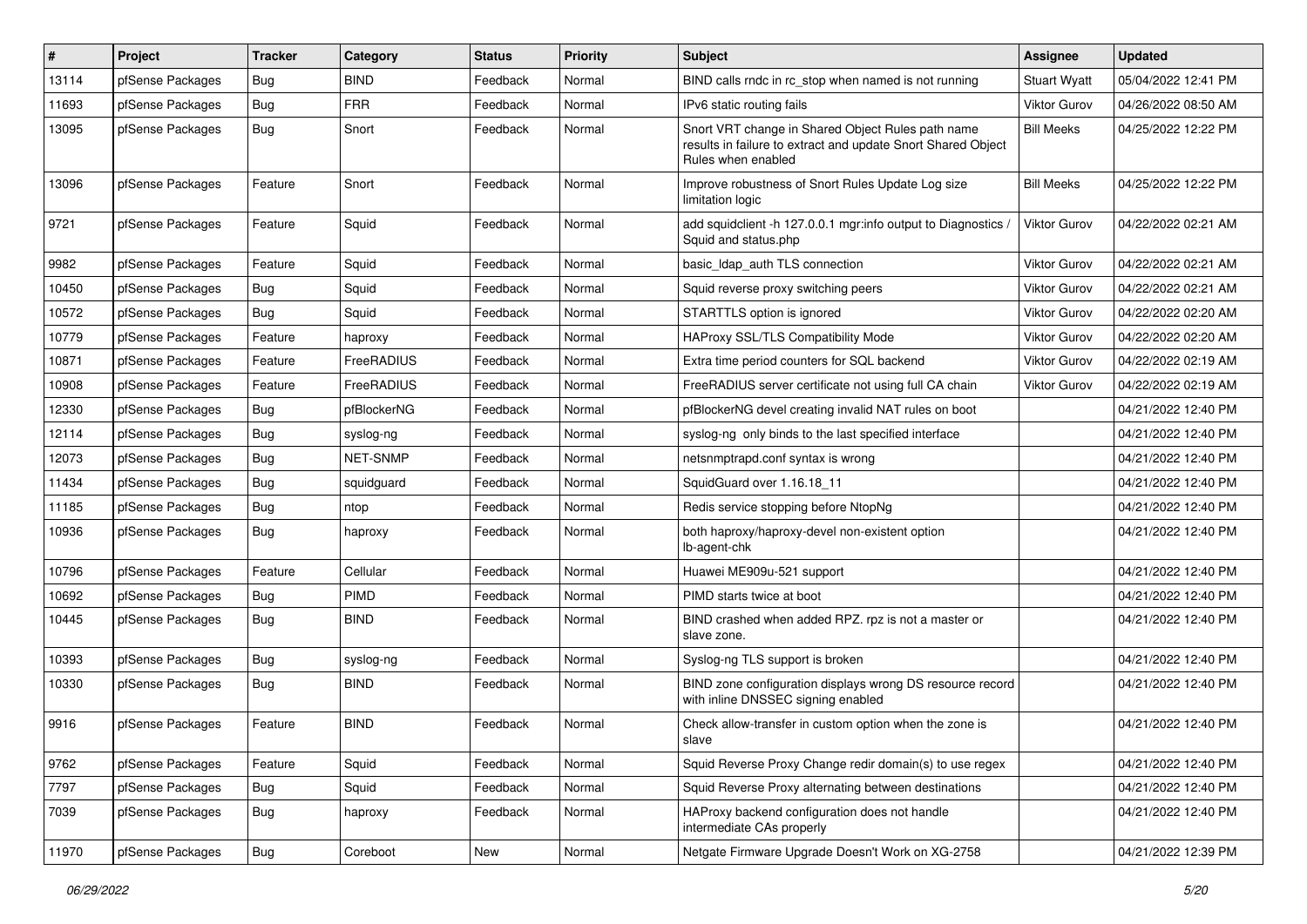| #     | Project          | Tracker    | Category           | <b>Status</b> | <b>Priority</b> | <b>Subject</b>                                                                                                                      | <b>Assignee</b>       | <b>Updated</b>      |
|-------|------------------|------------|--------------------|---------------|-----------------|-------------------------------------------------------------------------------------------------------------------------------------|-----------------------|---------------------|
| 11398 | pfSense Packages | Bug        | pfBlockerNG        | New           | Normal          | pfBlocker upgrade hangs forever                                                                                                     |                       | 04/21/2022 12:39 PM |
| 10909 | pfSense Packages | Feature    | PIMD               | New           | Normal          | #define MAXVIFS 32 to 64                                                                                                            |                       | 04/21/2022 12:39 PM |
| 10502 | pfSense Packages | Bug        | <b>Ildpd</b>       | In Progress   | Normal          | LLDP spamming errors on Netgate XG-7100                                                                                             |                       | 04/21/2022 12:39 PM |
| 10297 | pfSense Packages | Feature    | FreeRADIUS         | Assigned      | Normal          | IPv6 user attributes                                                                                                                |                       | 04/21/2022 12:39 PM |
| 8264  | pfSense Packages | <b>Bug</b> | FreeRADIUS         | <b>New</b>    | Normal          | Radiusd restart on WAN change results in freeradius not<br>running (and possible solution)                                          |                       | 04/21/2022 12:39 PM |
| 10426 | pfSense Packages | <b>Bug</b> | Filer              | Feedback      | Normal          | Filer must validate that File name is uniq                                                                                          |                       | 04/20/2022 11:02 AM |
| 13073 | pfSense Packages | Bug        | Squid              | New           | Normal          | ClamAV - clamd dies with high CPU load and thus the<br>C-ICAP of squid-reverse proxy causes http:500 errors                         |                       | 04/19/2022 05:38 AM |
| 12338 | pfSense Packages | <b>Bug</b> | <b>RRD Summary</b> | New           | Normal          | RRD Summary does not report data on 3100                                                                                            |                       | 04/15/2022 02:54 PM |
| 12916 | pfSense Packages | Bug        | pfBlockerNG        | New           | Normal          | pfBlockerNG-devel cron job does not trigger xmlrpc sync                                                                             | <b>Viktor Gurov</b>   | 04/11/2022 12:55 PM |
| 13045 | pfSense Packages | Bug        | WireGuard          | New           | Normal          | Firewall floating rules ignore WireGuard traffic                                                                                    |                       | 04/11/2022 09:40 AM |
| 13044 | pfSense Packages | Feature    | Mail report        | New           | Normal          | Customized reporting                                                                                                                |                       | 04/11/2022 09:22 AM |
| 13043 | pfSense Packages | <b>Bug</b> | WireGuard          | New           | Normal          | OSPF over Wirequard interface doesn't populate neighbors<br>after reboot                                                            |                       | 04/11/2022 09:22 AM |
| 13039 | pfSense Packages | Feature    | AWS VPC            | New           | Normal          | Handle transit gateway VPNs in the AWS VPN wizard                                                                                   |                       | 04/11/2022 07:31 AM |
| 12924 | pfSense Packages | <b>Bug</b> | WireGuard          | New           | Normal          | DNS Resolver WireGuard ACL Inconsistency                                                                                            | Christian<br>McDonald | 04/10/2022 10:36 AM |
| 9833  | pfSense Packages | Feature    | <b>ACME</b>        | New           | Normal          | ACME: add ability to use custom ACME server                                                                                         |                       | 04/07/2022 11:31 AM |
| 13022 | pfSense Packages | Bug        | haproxy            | Feedback      | Normal          | HAProxy - Sub Frontends ignore Client verification CA<br>certificates                                                               |                       | 04/06/2022 12:55 PM |
| 13034 | pfSense Packages | <b>Bug</b> | Zabbix             | Feedback      | Normal          | Zabbix6 Agent and Proxy fail to set the PSK from the web<br>GUI in its conf files                                                   | <b>Viktor Gurov</b>   | 04/06/2022 11:59 AM |
| 12956 | pfSense Packages | Bug        | Suricata           | Confirmed     | Normal          | suricata fails to use pcre in SID management (e.g.<br>dropsid.conf)                                                                 |                       | 04/05/2022 12:52 PM |
| 10900 | pfSense Packages | <b>Bug</b> | Backup             | Feedback      | Normal          | /packages/backup/backup.php?a=download&t=backup<br>HTTP 504, or Sends PHP Error Message as ASCII/Text file<br>Named pfsense.bak.tgz |                       | 04/05/2022 01:51 AM |
| 13018 | pfSense Packages | <b>Bug</b> | pfBlockerNG        | New           | Normal          | TLD and DNSBL Safesearch DOH conflict disables TLD<br>block when conflicting DOH FQDN is deselected or<br>whitelisted               |                       | 04/01/2022 05:59 PM |
| 13002 | pfSense Packages | Regression | <b>BIND</b>        | Feedback      | Normal          | BIND 9.16_13 could not find existing DNSSEC keys at<br>/cf/named/etc/namedb/keys due to directory change                            | Viktor Gurov          | 03/31/2022 12:14 PM |
| 12882 | pfSense Packages | Feature    | pfBlockerNG        | Feedback      | Normal          | Add the option to specify CURLOPT INTERFACE in<br>pfBlockerNG IPv4/IPv6 lists                                                       |                       | 03/24/2022 11:16 AM |
| 12706 | pfSense Packages | <b>Bug</b> | pfBlockerNG        | Feedback      | Normal          | pfBlockerNG and unbound does not work after switching<br>/var to RAM disk                                                           | <b>Viktor Gurov</b>   | 03/24/2022 10:47 AM |
| 12951 | pfSense Packages | Bug        | <b>FRR</b>         | Feedback      | Normal          | FRR cannot remove IPv6 routes                                                                                                       |                       | 03/22/2022 09:24 PM |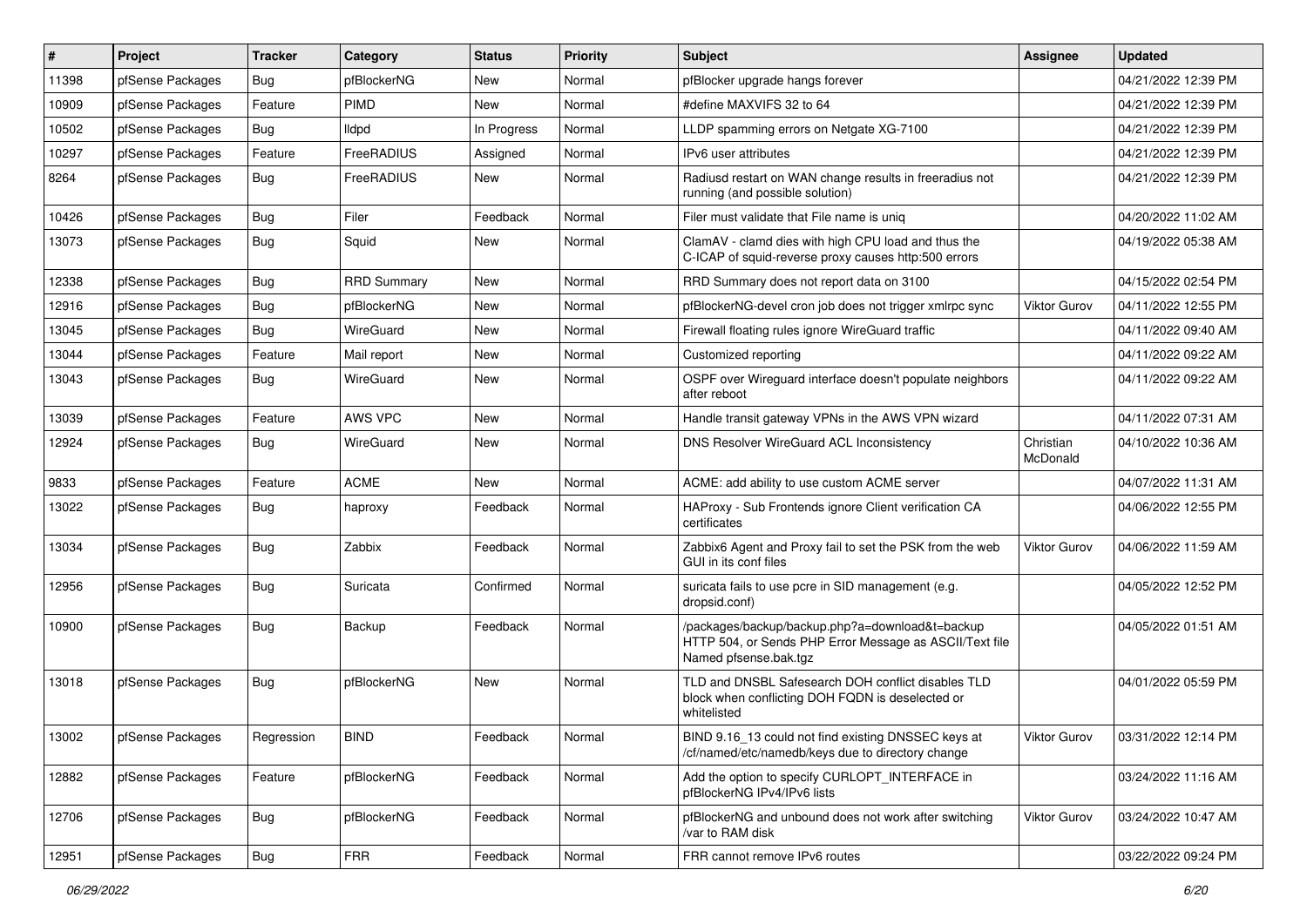| #     | Project          | Tracker    | Category                 | <b>Status</b>                 | <b>Priority</b> | Subject                                                                                                                                                                 | Assignee            | <b>Updated</b>      |
|-------|------------------|------------|--------------------------|-------------------------------|-----------------|-------------------------------------------------------------------------------------------------------------------------------------------------------------------------|---------------------|---------------------|
| 12965 | pfSense Packages | <b>Bug</b> | <b>FRR</b>               | <b>Pull Request</b><br>Review | Normal          | FRR BFD peer configuration is handled incorrectly in some<br>cases                                                                                                      | <b>Viktor Gurov</b> | 03/22/2022 08:04 AM |
| 12623 | pfSense Packages | Bug        | <b>ACME</b>              | <b>New</b>                    | Normal          | acme.sh package   DNS-ISPConfig settings                                                                                                                                | Viktor Gurov        | 03/10/2022 03:42 PM |
| 12869 | pfSense Packages | Bug        | <b>BIND</b>              | Feedback                      | Normal          | Bind DNS Package AAAA filtering Broken on new ZFS<br>Installs                                                                                                           | <b>Viktor Gurov</b> | 03/09/2022 12:38 PM |
| 12907 | pfSense Packages | Bug        | PIMD                     | Feedback                      | Normal          | PIMD: Nonexistent interfaces should be hidden/disabled in<br>pimd.conf before bringing up the service                                                                   |                     | 03/07/2022 03:51 PM |
| 12918 | pfSense Packages | Feature    | pfBlockerNG              | <b>New</b>                    | Normal          | pfBlockerNG-devel changes from xmlrpc sync do not take<br>effect immediately                                                                                            |                     | 03/07/2022 02:29 PM |
| 12670 | pfSense Packages | <b>Bug</b> | <b>ACME</b>              | <b>New</b>                    | Normal          | ACME package writes credentials to system log                                                                                                                           | <b>Viktor Gurov</b> | 03/07/2022 10:58 AM |
| 12909 | pfSense Packages | Feature    | Suricata                 | New                           | Normal          | Convert Suricata GeoIP Lookup feature on ALERTS tab to<br>use local GeoIP2 database                                                                                     | Viktor Gurov        | 03/07/2022 08:28 AM |
| 11827 | pfSense Packages | Feature    | <b>ACME</b>              | <b>New</b>                    | Normal          | Please include acme deploy folder/scripts                                                                                                                               |                     | 03/06/2022 04:31 AM |
| 12899 | pfSense Packages | <b>Bug</b> | Suricata                 | <b>New</b>                    | Normal          | Suricata doesn't honor Pass List                                                                                                                                        |                     | 03/04/2022 01:22 PM |
| 12865 | pfSense Packages | Todo       | <b>RRD Summary</b>       | Feedback                      | Normal          | <b>RRD Summary improvements</b>                                                                                                                                         | <b>Viktor Gurov</b> | 03/04/2022 12:20 PM |
| 11879 | pfSense Packages | Feature    | <b>ACME</b>              | Feedback                      | Normal          | Add support for SSL.com ACME server                                                                                                                                     | Jim Pingle          | 03/02/2022 02:03 PM |
| 12889 | pfSense Packages | Feature    | <b>FRR</b>               | New                           | Normal          | FRR GUI add set ipv6 next-hop global                                                                                                                                    |                     | 03/02/2022 06:10 AM |
| 12742 | pfSense Packages | <b>Bug</b> | FreeRADIUS               | Feedback                      | Normal          | freeRADIUS virtual-server-default: modules dailycounter,<br>monthlycounter, noresetcounter, expire_on_login in<br>authorize section prevent virtual server from loading |                     | 03/01/2022 12:45 PM |
| 12860 | pfSense Packages | Feature    | New Package<br>Request   | <b>New</b>                    | Normal          | add mmc-utils package to all images                                                                                                                                     |                     | 02/24/2022 07:18 AM |
| 12859 | pfSense Packages | Feature    | Zabbix                   | <b>New</b>                    | Normal          | Add Zabbix 6.0 LTS (agent and proxy) packages                                                                                                                           |                     | 02/23/2022 07:11 AM |
| 12845 | pfSense Packages | <b>Bug</b> | softflowd                | <b>New</b>                    | Normal          | softflowd wrong vlan tag                                                                                                                                                |                     | 02/21/2022 10:40 AM |
| 12822 | pfSense Packages | Bug        | pfBlockerNG              | New                           | Normal          | IPv4 Source ASN format not working                                                                                                                                      |                     | 02/18/2022 10:47 AM |
| 12475 | pfSense Packages | <b>Bug</b> | OpenVPN Client<br>Export | Feedback                      | Normal          | OpenVPN Client Export does not show certificate without<br>private key                                                                                                  | Jim Pingle          | 02/17/2022 08:24 AM |
| 12812 | pfSense Packages | Feature    | arpwatch                 | <b>New</b>                    | Normal          | Would it be helpful if the FreeBSD net-mgmt/arpwatch port<br>had an option to use mail/dma for mail delivery?                                                           |                     | 02/16/2022 06:09 PM |
| 12806 | pfSense Packages | Todo       | node exporter            | <b>New</b>                    | Normal          | Update node exporter to 1.3.1                                                                                                                                           |                     | 02/15/2022 05:26 PM |
| 12683 | pfSense Packages | <b>Bug</b> | Snort                    | Feedback                      | Normal          | snort_get_vpns_list() does not include OpenVPN CSO                                                                                                                      | <b>Viktor Gurov</b> | 02/15/2022 10:47 AM |
| 11931 | pfSense Packages | Feature    | ACME                     | New                           | Normal          | Add support for validating a domain's ownership via Google<br>Cloud Cloud DNS                                                                                           |                     | 02/15/2022 03:18 AM |
| 9200  | pfSense Packages | Todo       | ACME                     | New                           | Normal          | Add DNS support for Google domain to Acme manager                                                                                                                       | Jim Pingle          | 02/15/2022 03:16 AM |
| 11836 | pfSense Packages | <b>Bug</b> | <b>FRR</b>               | Assigned                      | Normal          | FRR ACCEPTFILTER unstable                                                                                                                                               | Viktor Gurov        | 02/14/2022 07:20 AM |
| 11036 | pfSense Packages | Bug        | haproxy                  | New                           | Normal          | <b>HAproxy ACL</b>                                                                                                                                                      |                     | 02/11/2022 11:27 AM |
| 12329 | pfSense Packages | Feature    | Avahi                    | New                           | Normal          | Add optional floating firewall rules for IPv4 and IPv6                                                                                                                  |                     | 02/09/2022 04:43 PM |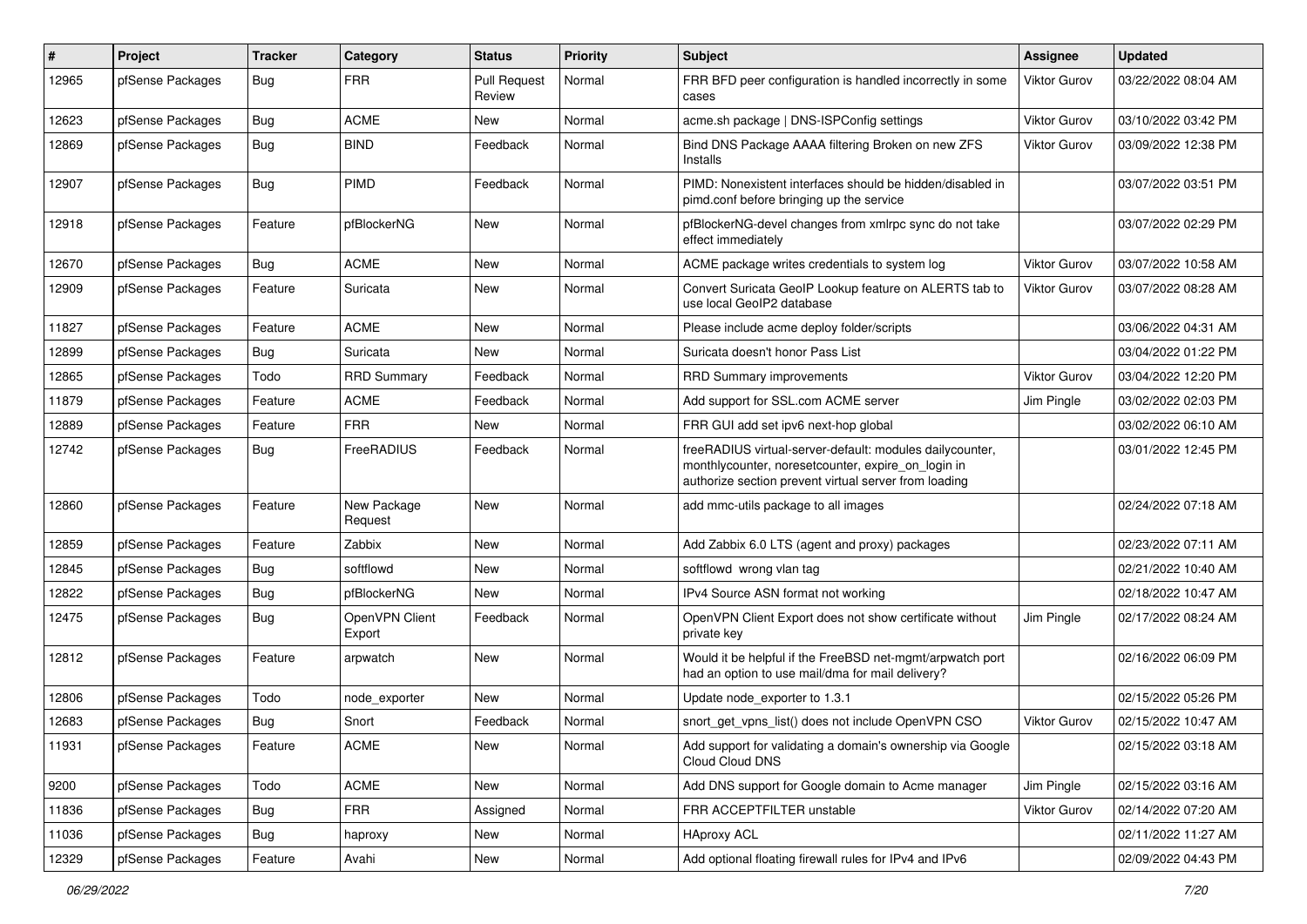| #     | Project          | <b>Tracker</b> | Category               | <b>Status</b> | <b>Priority</b> | <b>Subject</b>                                                                                                                        | Assignee              | <b>Updated</b>      |
|-------|------------------|----------------|------------------------|---------------|-----------------|---------------------------------------------------------------------------------------------------------------------------------------|-----------------------|---------------------|
| 12767 | pfSense Packages | Bug            | Avahi                  | New           | Normal          | 'Package radavahi-daemon does does not exist in current<br>pfSense version and it has been removed" message on<br>pfSense 2.7 restore |                       | 02/07/2022 11:28 AM |
| 12760 | pfSense Packages | <b>Bug</b>     | WireGuard              | <b>New</b>    | Normal          | Link-local addresses disallowed on Wireguard interfaces                                                                               | Christian<br>McDonald | 02/07/2022 03:50 AM |
| 12751 | pfSense Packages | Bug            | <b>FRR</b>             | <b>New</b>    | Normal          | Improve FRR route restoration after gateway events                                                                                    |                       | 02/06/2022 11:07 PM |
| 12351 | pfSense Packages | Todo           | pfBlockerNG            | Feedback      | Normal          | Remove non-functional feeds                                                                                                           | Viktor Gurov          | 02/04/2022 02:29 PM |
| 12258 | pfSense Packages | Bug            | WireGuard              | Feedback      | Normal          | Copy key buttons only work in HTTPS mode                                                                                              |                       | 02/03/2022 04:57 AM |
| 12748 | pfSense Packages | Feature        | Suricata               | New           | Normal          | Suricata blocked page timestamp breakout to it's own<br>sortable column                                                               |                       | 02/01/2022 12:06 PM |
| 12656 | pfSense Packages | Feature        | New Package<br>Request | New           | Normal          | <b>NextDNS</b>                                                                                                                        |                       | 01/31/2022 01:50 AM |
| 9700  | pfSense Packages | Feature        | Squid                  | Feedback      | Normal          | Secure Squid HTTPS Proxy                                                                                                              |                       | 01/25/2022 06:39 PM |
| 12717 | pfSense Packages | Todo           | Squid                  | New           | Normal          | Squid 5.x Branch                                                                                                                      |                       | 01/25/2022 06:24 PM |
| 12281 | pfSense Packages | Feature        | Nut                    | New           | Normal          | Add support for Telegram/Pushover notifications                                                                                       | <b>Viktor Gurov</b>   | 01/24/2022 07:25 AM |
| 12711 | pfSense Packages | Feature        | Telegraf               | <b>New</b>    | Normal          | Add InfluxDB V2 support                                                                                                               |                       | 01/21/2022 02:54 AM |
| 9500  | pfSense Packages | <b>Bug</b>     | haproxy                | New           | Normal          | HAproxy does not delete non-applicable action config                                                                                  |                       | 01/18/2022 06:28 AM |
| 12260 | pfSense Packages | Bug            | ntop                   | <b>New</b>    | Normal          | Update popup and version missmatch?                                                                                                   |                       | 01/08/2022 05:53 AM |
| 12667 | pfSense Packages | <b>Bug</b>     | WireGuard              | New           | Normal          | Firewall Crashed After Upgrading Wireguard                                                                                            |                       | 01/07/2022 09:18 AM |
| 8516  | pfSense Packages | <b>Bug</b>     | FreeRADIUS             | New           | Normal          | FreeRADIUS requires settings re-saved after pfSense<br>upgrade                                                                        | Jim Pingle            | 12/31/2021 05:58 PM |
| 11130 | pfSense Packages | Feature        | <b>FRR</b>             | Feedback      | Normal          | FRR RIP support                                                                                                                       | Jim Pingle            | 12/31/2021 04:19 PM |
| 12423 | pfSense Packages | <b>Bug</b>     | pfBlockerNG            | Feedback      | Normal          | Dashboard shows "SQLite database missing, Force Reload<br>DNSBL to recover!"                                                          |                       | 12/31/2021 01:06 PM |
| 12655 | pfSense Packages | <b>Bug</b>     | Telegraf               | New           | Normal          | telegraf, wireguard plugin failing                                                                                                    |                       | 12/30/2021 05:51 PM |
| 12414 | pfSense Packages | <b>Bug</b>     | pfBlockerNG            | Feedback      | Normal          | DNSBL SafeSearch page displays input validation error if<br>DoH / DoT blocking is not enabled                                         |                       | 12/30/2021 02:49 PM |
| 12206 | pfSense Packages | <b>Bug</b>     | <b>NET-SNMP</b>        | Feedback      | Normal          | Certificate Manager page doesn't show Net-SNMP used<br>certificates                                                                   | Viktor Gurov          | 12/30/2021 09:40 AM |
| 12653 | pfSense Packages | Regression     | <b>FRR</b>             | Feedback      | Normal          | RIP related startup error                                                                                                             | Viktor Gurov          | 12/30/2021 08:37 AM |
| 12643 | pfSense Packages | Regression     | Suricata               | Feedback      | Normal          | Rule categories are cleared after clicking the save button on<br>the Global Settings page                                             |                       | 12/30/2021 03:44 AM |
| 6651  | pfSense Packages | Feature        | <b>FRR</b>             | Feedback      | Normal          | Loopback interfaces                                                                                                                   | Christian<br>McDonald | 12/25/2021 02:42 PM |
| 11098 | pfSense Packages | <b>Bug</b>     | Backup                 | Feedback      | Normal          | Backup Files and Directories plugin crashes firewall if /root<br>specified as backup location                                         | Viktor Gurov          | 12/23/2021 10:45 AM |
| 12513 | pfSense Packages | Feature        | WireGuard              | New           | Normal          | WireGuard Utilization Status (Beyond Active Connection)                                                                               | Christian<br>McDonald | 12/22/2021 08:40 PM |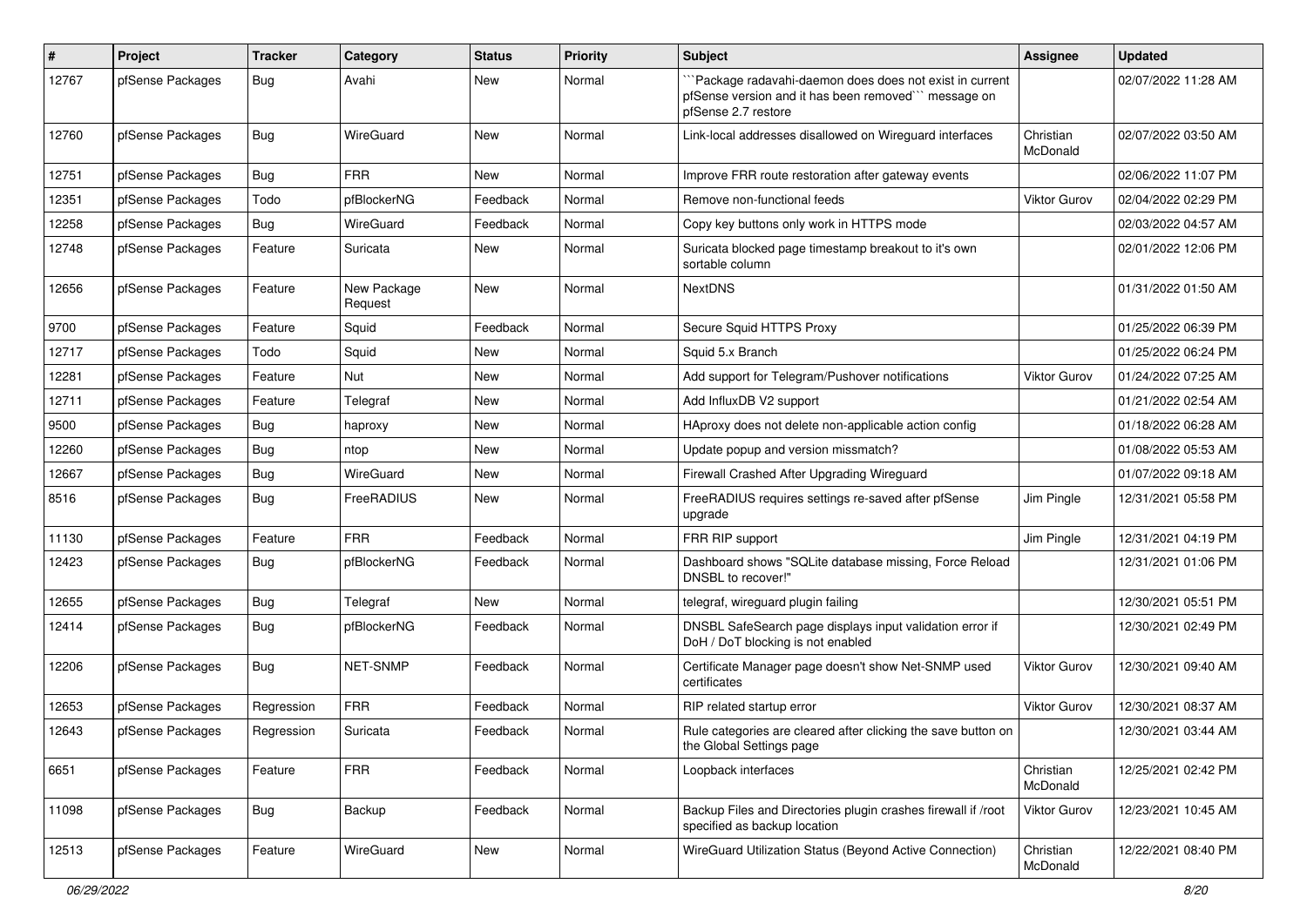| #     | <b>Project</b>   | <b>Tracker</b> | Category                 | <b>Status</b>                 | <b>Priority</b> | <b>Subject</b>                                                                                    | Assignee              | <b>Updated</b>      |
|-------|------------------|----------------|--------------------------|-------------------------------|-----------------|---------------------------------------------------------------------------------------------------|-----------------------|---------------------|
| 8827  | pfSense Packages | Bug            | squidguard               | New                           | Normal          | Squidguard: ACL redirect modes 'redirect' and 'err page'<br>send unresolvable URLs to the client. | <b>Viktor Gurov</b>   | 12/21/2021 05:49 AM |
| 11738 | pfSense Packages | Regression     | squidguard               | Feedback                      | Normal          | SquidGuard 1.16.18_17 Not Filtering Blacklist<br>No-Transparent Mode                              | <b>Viktor Gurov</b>   | 12/21/2021 05:48 AM |
| 11054 | pfSense Packages | <b>Bug</b>     | FreeRADIUS               | Assigned                      | Normal          | Check Client Certificate CN not working as described                                              | <b>Viktor Gurov</b>   | 12/14/2021 07:22 AM |
| 12573 | pfSense Packages | Feature        | New Package<br>Request   | New                           | Normal          | Dashboard widget with external connection map                                                     | aleksei<br>prokofiev  | 12/07/2021 07:38 AM |
| 12506 | pfSense Packages | Bug            | Suricata                 | Feedback                      | Normal          | Only selected instance is restarted on suppress list change                                       | <b>Viktor Gurov</b>   | 12/01/2021 04:43 AM |
| 11182 | pfSense Packages | Bug            | <b>NRPE</b>              | New                           | Normal          | NRPE in HA syncs the bind IP                                                                      |                       | 12/01/2021 02:15 AM |
| 10462 | pfSense Packages | Feature        | LCDProc                  | <b>Pull Request</b><br>Review | Normal          | <b>CPU Temp Screen</b>                                                                            |                       | 11/29/2021 08:28 AM |
| 11210 | pfSense Packages | Feature        | Suricata                 | Feedback                      | Normal          | 3rd party rulesets                                                                                | <b>Viktor Gurov</b>   | 11/24/2021 04:21 AM |
| 12538 | pfSense Packages | Bug            | PIMD                     | New                           | Normal          | PIMD sub-interface bug                                                                            |                       | 11/20/2021 09:44 PM |
| 12526 | pfSense Packages | Feature        | WireGuard                | <b>New</b>                    | Normal          | <b>WireGuard Widget</b>                                                                           | Christian<br>McDonald | 11/17/2021 07:15 AM |
| 12525 | pfSense Packages | Feature        | WireGuard                | <b>New</b>                    | Normal          | WireGuard Tunnel restore configuration                                                            | Christian<br>McDonald | 11/17/2021 07:15 AM |
| 11525 | pfSense Packages | <b>Bug</b>     | Suricata                 | <b>New</b>                    | Normal          | pfsense 2.5.0 release version for vlan issue to suricata                                          |                       | 11/11/2021 08:16 AM |
| 12507 | pfSense Packages | <b>Bug</b>     | softflowd                | <b>Pull Request</b><br>Review | Normal          | Add support for bi-directional flows in softflowd                                                 |                       | 11/11/2021 03:53 AM |
| 12502 | pfSense Packages | Feature        | syslog-ng                | New                           | Normal          | Syslog-ng Configuration Library (scl) missing                                                     |                       | 11/02/2021 06:06 PM |
| 12491 | pfSense Packages | Feature        | squidguard               | New                           | Normal          | squidguard: allow multiple regex                                                                  |                       | 10/28/2021 03:30 PM |
| 11163 | pfSense Packages | Feature        | <b>ACME</b>              | <b>Pull Request</b><br>Review | Normal          | Preferred Chain option                                                                            |                       | 10/18/2021 09:10 AM |
| 12465 | pfSense Packages | Feature        | haproxy                  | <b>New</b>                    | Normal          | Add forwardfor advanced usecases                                                                  |                       | 10/16/2021 07:35 PM |
| 11592 | pfSense Packages | Bug            | node exporter            | New                           | Normal          | Node exporter can not read system statistics                                                      |                       | 10/15/2021 09:37 PM |
| 9798  | pfSense Packages | Feature        | pfBlockerNG              | New                           | Normal          | add ipv4 and ipv6 dnscrypt-resolvers feeds                                                        |                       | 10/14/2021 09:48 AM |
| 12444 | pfSense Packages | Bug            | ntop                     | <b>New</b>                    | Normal          | ntopng throws errors when viewing single host                                                     |                       | 10/11/2021 12:39 PM |
| 12126 | pfSense Packages | Bug            | FreeRADIUS               | <b>New</b>                    | Normal          | freeradius3 0.15.7 31                                                                             |                       | 10/11/2021 08:21 AM |
| 12101 | pfSense Packages | <b>Bug</b>     | arpwatch                 | Assigned                      | Normal          | ArpWatch Suppression Mac for "flip-flop" not suppressing                                          | Viktor Gurov          | 10/09/2021 07:19 PM |
| 1620  | pfSense Packages | <b>Bug</b>     | Squid                    | <b>New</b>                    | Normal          | Can't use transparent proxy when using bridge.                                                    |                       | 10/07/2021 04:19 AM |
| 12427 | pfSense Packages | Todo           | haproxy                  | <b>New</b>                    | Normal          | ha-proxy: action order in the GUI is not keeped in the<br>resulting ha-proxy configuration        |                       | 10/06/2021 07:02 AM |
| 10739 | pfSense Packages | Feature        | haproxy                  | Feedback                      | Normal          | Update HAproxy-devel package to 2.2 and HAproxy to 2.0                                            | Viktor Gurov          | 10/03/2021 03:53 PM |
| 12188 | pfSense Packages | Bug            | OpenVPN Client<br>Export | <b>New</b>                    | Normal          | client export breaks multi remote configurations                                                  |                       | 10/02/2021 05:58 PM |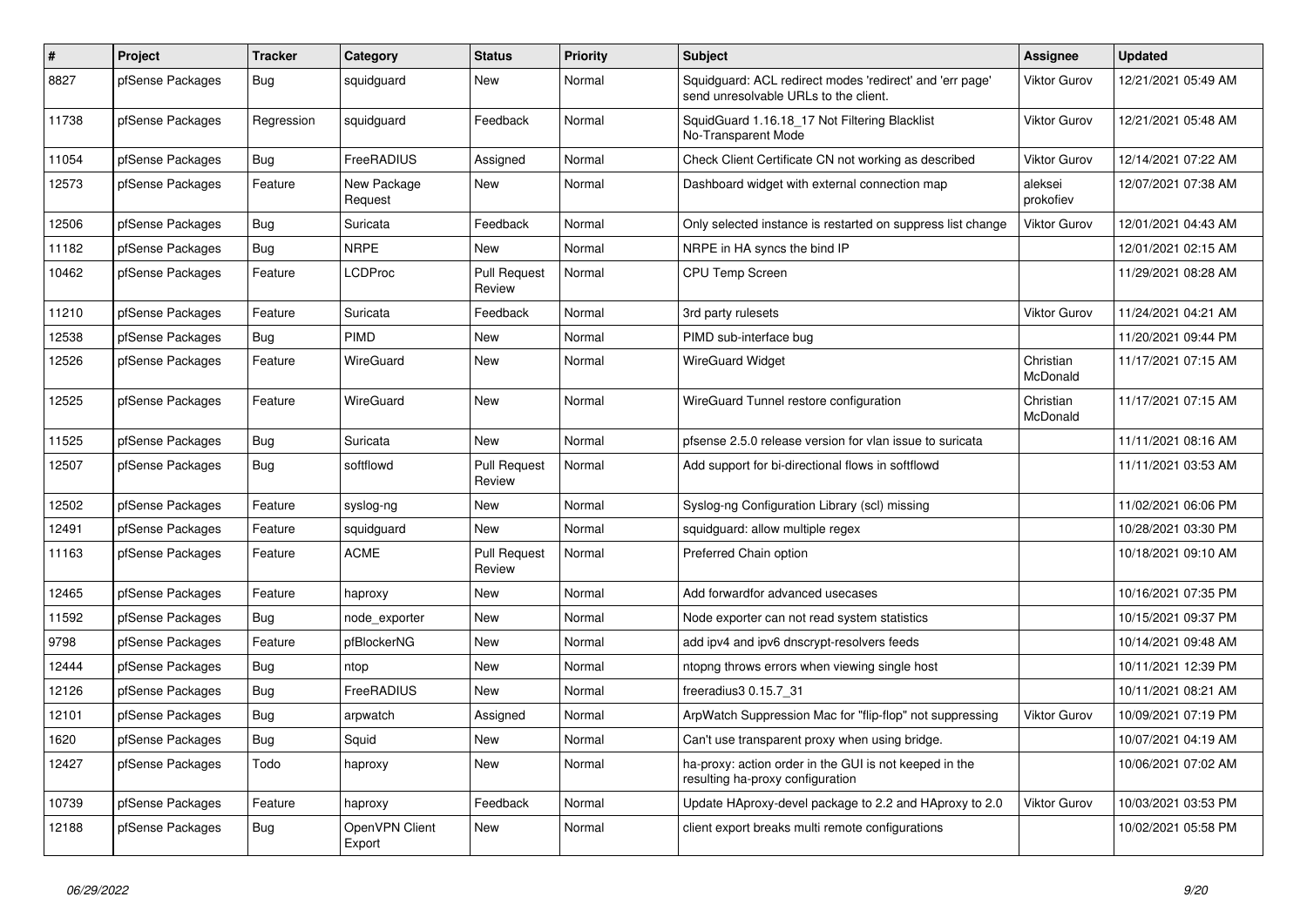| $\vert$ # | <b>Project</b>   | <b>Tracker</b> | Category               | <b>Status</b> | Priority | <b>Subject</b>                                                                                 | Assignee            | <b>Updated</b>      |
|-----------|------------------|----------------|------------------------|---------------|----------|------------------------------------------------------------------------------------------------|---------------------|---------------------|
| 12033     | pfSense Packages | <b>Bug</b>     | pfBlockerNG            | <b>New</b>    | Normal   | maxmindb and sqlite3 modules not found                                                         |                     | 10/01/2021 04:42 AM |
| 11961     | pfSense Packages | Bug            | <b>FRR</b>             | Feedback      | Normal   | FRR OSPF add unwanted area 0 authentication to router<br>ospf                                  | Viktor Gurov        | 09/16/2021 10:25 PM |
| 12167     | pfSense Packages | <b>Bug</b>     | <b>FRR</b>             | Feedback      | Normal   | BGP TCP setkey not set if neighbor is in peer group                                            | <b>Viktor Gurov</b> | 09/16/2021 09:38 AM |
| 12322     | pfSense Packages | Bug            | Suricata               | Feedback      | Normal   | Suricata creates invalid HOME NET entries                                                      | <b>Viktor Gurov</b> | 09/10/2021 11:42 AM |
| 11295     | pfSense Packages | Feature        | pfBlockerNG            | Feedback      | Normal   | DNSBL IDN support                                                                              | <b>Viktor Gurov</b> | 09/10/2021 11:33 AM |
| 12358     | pfSense Packages | Feature        | pfBlockerNG            | <b>New</b>    | Normal   | IP List Copy/Import/Export                                                                     |                     | 09/09/2021 01:56 PM |
| 11742     | pfSense Packages | <b>Bug</b>     | Suricata               | New           | Normal   | Blocking / Unblocking is not working correctly.                                                |                     | 09/01/2021 11:08 AM |
| 10693     | pfSense Packages | Bug            | <b>BIND</b>            | New           | Normal   | pfSense Bind Zone Editor UI does not update zone serial<br>number when a change is made        |                     | 09/01/2021 12:51 AM |
| 12308     | pfSense Packages | Feature        | New Package<br>Request | New           | Normal   | Dynamicaly Update Firewall Aliases from OpenVPN LDAP<br>Group membership of the connected user |                     | 08/27/2021 12:51 AM |
| 12292     | pfSense Packages | Feature        | Suricata               | Feedback      | Normal   | GeoIP look on the Alerts, Blocked and Files pages                                              | <b>Viktor Gurov</b> | 08/23/2021 08:16 AM |
| 12286     | pfSense Packages | Bug            | FreeRADIUS             | New           | Normal   | Add support for ntlm auth in LDAP                                                              |                     | 08/20/2021 08:27 AM |
| 12285     | pfSense Packages | Feature        | Suricata               | In Progress   | Normal   | Add more EVE Logged Traffic protocols                                                          | <b>Viktor Gurov</b> | 08/20/2021 08:22 AM |
| 6964      | pfSense Packages | Bug            | Suricata               | Feedback      | Normal   | Host OS Policy Assignment broken when using "Import" or<br>"Aliases" buttons                   | <b>Viktor Gurov</b> | 08/20/2021 07:52 AM |
| 10872     | pfSense Packages | Feature        | Suricata               | Feedback      | Normal   | Add adjustable notification for Severity Alert                                                 | <b>Viktor Gurov</b> | 08/20/2021 07:52 AM |
| 9852      | pfSense Packages | Feature        | Suricata               | Feedback      | Normal   | show File-Store directory listing                                                              | <b>Viktor Gurov</b> | 08/20/2021 07:52 AM |
| 12278     | pfSense Packages | Regression     | Zabbix                 | Feedback      | Normal   | Invalid plugin certificates() function name                                                    | <b>Viktor Gurov</b> | 08/19/2021 05:52 AM |
| 11847     | pfSense Packages | Bug            | <b>FRR</b>             | Feedback      | Normal   | Filters not applied to PEER Groups                                                             | <b>Viktor Gurov</b> | 07/30/2021 07:45 PM |
| 12179     | pfSense Packages | Feature        | gemu-guest-agent       | New           | Normal   | QEMU package                                                                                   |                     | 07/30/2021 08:02 AM |
| 11410     | pfSense Packages | Feature        | New Package<br>Request | New           | Normal   | adding bpytop (former Bashtop)                                                                 |                     | 07/26/2021 12:33 PM |
| 11980     | pfSense Packages | <b>Bug</b>     | FreeRADIUS             | Feedback      | Normal   | EAP does not work with SQL backend                                                             |                     | 07/21/2021 07:24 AM |
| 12036     | pfSense Packages | <b>Bug</b>     | Zabbix                 | Feedback      | Normal   | Certificate Manager page do not show Zabbix used<br>certificates                               | <b>Viktor Gurov</b> | 07/15/2021 11:46 AM |
| 12130     | pfSense Packages | Bug            | Zeek                   | <b>New</b>    | Normal   | Zeek fails to start                                                                            |                     | 07/15/2021 02:00 AM |
| 11681     | pfSense Packages | Bug            | <b>FRR</b>             | Feedback      | Normal   | FRR generates invalid BFD configuration after removing<br>interfaces                           | <b>Viktor Gurov</b> | 07/14/2021 04:40 PM |
| 11746     | pfSense Packages | <b>Bug</b>     | FreeRADIUS             | Feedback      | Normal   | Second LDAP server configuration misses the ipaNThash<br>control attribute                     | <b>Viktor Gurov</b> | 07/14/2021 01:44 PM |
| 11756     | pfSense Packages | Bug            | haproxy                | Feedback      | Normal   | HaProxy does not transfer backend states during reload                                         | <b>Viktor Gurov</b> | 07/14/2021 01:21 PM |
| 11515     | pfSense Packages | <b>Bug</b>     | node_exporter          | Feedback      | Normal   | node_exporter 0.18.1_1 - Unable to interact or start the<br>service from web ui                | <b>Viktor Gurov</b> | 07/14/2021 12:37 PM |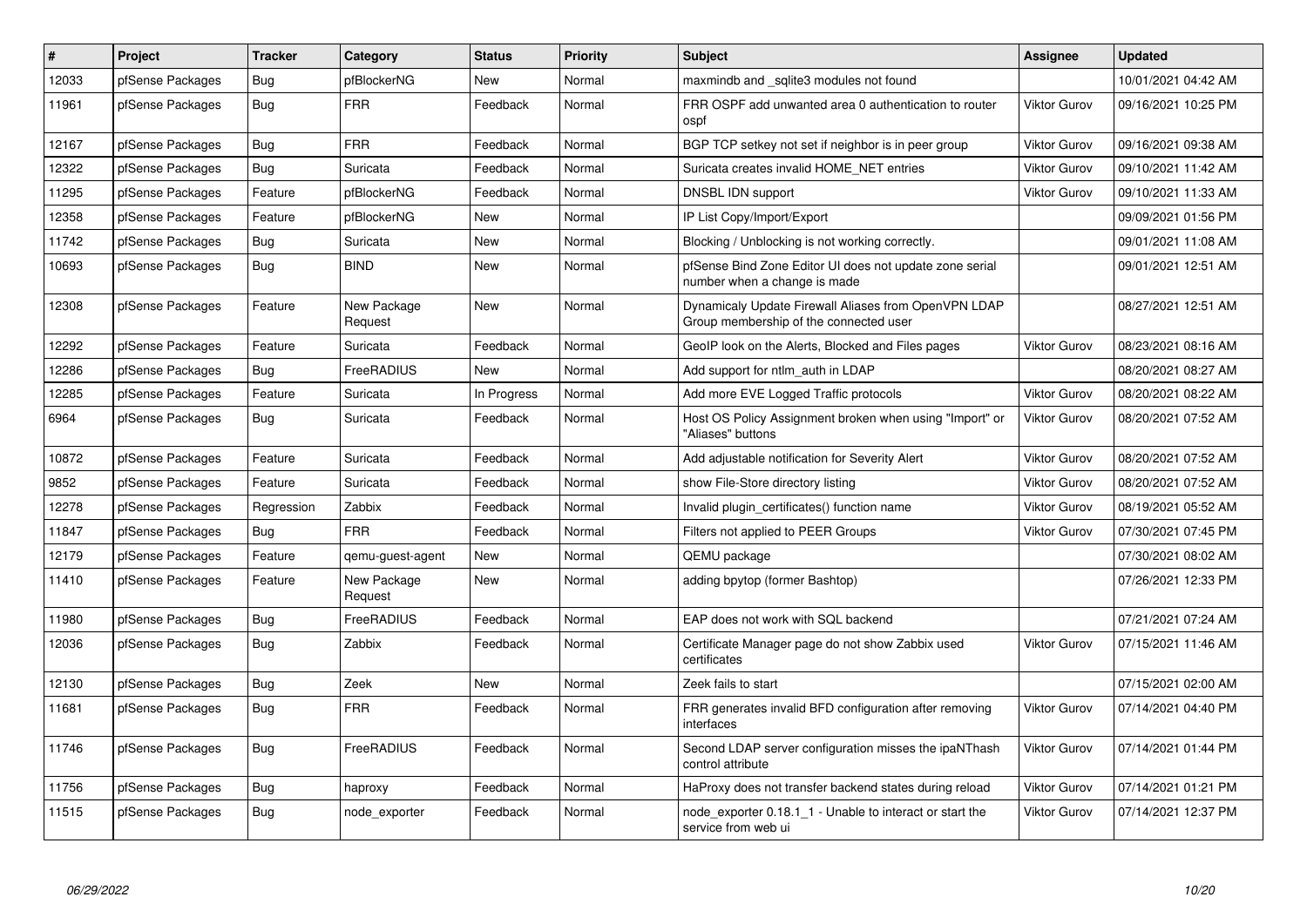| #     | Project          | <b>Tracker</b> | Category                     | <b>Status</b> | Priority | <b>Subject</b>                                                                  | Assignee            | <b>Updated</b>      |
|-------|------------------|----------------|------------------------------|---------------|----------|---------------------------------------------------------------------------------|---------------------|---------------------|
| 11997 | pfSense Packages | Bug            | <b>IPsec Profile Wizard</b>  | <b>New</b>    | Normal   | Add Support for Android Strongswan Profiles in the Profile<br>Wizard            | Jim Pingle          | 07/10/2021 07:51 PM |
| 12097 | pfSense Packages | Feature        | pfBlockerNG                  | <b>New</b>    | Normal   | Add dnsbl and geoip logs to system log                                          |                     | 07/06/2021 01:25 PM |
| 11610 | pfSense Packages | Bug            | <b>NET-SNMP</b>              | <b>New</b>    | Normal   | NET-SNMP is not setting the correct permissions on AgentX                       |                     | 06/28/2021 07:54 AM |
| 12084 | pfSense Packages | Bug            | <b>FRR</b>                   | New           | Normal   | libfrr.so.0 error on SG-1100                                                    |                     | 06/26/2021 08:22 AM |
| 9895  | pfSense Packages | Bug            | Snort                        | New           | Normal   | snort reinstallation failed                                                     |                     | 06/23/2021 08:01 AM |
| 11937 | pfSense Packages | <b>Bug</b>     | haproxy                      | Feedback      | Normal   | HAproxy "Use Client-IP" option breaks Captive Portal                            | <b>Viktor Gurov</b> | 06/22/2021 08:48 AM |
| 11491 | pfSense Packages | Bug            | haproxy                      | Feedback      | Normal   | haproxy-devel v0.62_2 - startup error 'httpchk'                                 | <b>Viktor Gurov</b> | 06/22/2021 08:46 AM |
| 12009 | pfSense Packages | Bug            | Zabbix                       | <b>New</b>    | Normal   | Zabbix Agent starts twice by /etc/rc.start packages                             |                     | 06/08/2021 01:35 AM |
| 11963 | pfSense Packages | Feature        | <b>FRR</b>                   | <b>New</b>    | Normal   | Dynamically change OSPF interface costs on selected<br>interfaces on CARP event |                     | 05/26/2021 04:13 AM |
| 9238  | pfSense Packages | Feature        | New Package<br>Request       | <b>New</b>    | Normal   | Add support for Zerotier                                                        |                     | 05/17/2021 01:58 PM |
| 11802 | pfSense Packages | <b>Bug</b>     | FreeRADIUS                   | <b>New</b>    | Normal   | FreeRADIUS sync                                                                 |                     | 05/10/2021 04:18 AM |
| 11898 | pfSense Packages | Bug            | apcupsd                      | <b>New</b>    | Normal   | PHP error from apcupsd dashboard widget                                         |                     | 05/07/2021 09:12 AM |
| 11890 | pfSense Packages | Feature        | New Package<br>Request       | New           | Normal   | Browser-based "clientless" VPN                                                  |                     | 05/05/2021 07:26 AM |
| 11763 | pfSense Packages | Bug            | Status Monitoring            | <b>New</b>    | Normal   | Traffic graphs refresh issue                                                    |                     | 05/03/2021 09:44 AM |
| 11848 | pfSense Packages | Bug            | Squid                        | <b>New</b>    | Normal   | Issue with squid cache download speed                                           |                     | 04/23/2021 09:30 PM |
| 11841 | pfSense Packages | Bug            | <b>FRR</b>                   | <b>New</b>    | Normal   | FRR access lists default bahavior changed to permit by<br>default               |                     | 04/22/2021 09:52 AM |
| 11835 | pfSense Packages | Bug            | <b>FRR</b>                   | New           | Normal   | FRR OSPF redistributed connected routes disappearing                            |                     | 04/22/2021 07:11 AM |
| 11826 | pfSense Packages | Feature        | <b>ACME</b>                  | <b>New</b>    | Normal   | Preserve acme SAN Method parameters for new cert<br>creations                   |                     | 04/20/2021 02:02 PM |
| 11823 | pfSense Packages | Feature        | <b>FRR</b>                   | <b>New</b>    | Normal   | Route handling enhancements                                                     |                     | 04/19/2021 06:23 PM |
| 11797 | pfSense Packages | Bug            | <b>Status Traffic Totals</b> | <b>New</b>    | Normal   | Traffic Totals lost upon reboot when using a ramdisk for /var<br>and /tmp       | John Cornwell       | 04/10/2021 06:27 PM |
| 11749 | pfSense Packages | Feature        | pfBlockerNG                  | New           | Normal   | Option to disable NAT rule creation                                             |                     | 04/06/2021 11:45 PM |
| 11784 | pfSense Packages | Feature        | squidguard                   | <b>New</b>    | Normal   | squidguard auto update blacklist option                                         |                     | 04/06/2021 01:53 AM |
| 11204 | pfSense Packages | Bug            | <b>NET-SNMP</b>              | Feedback      | Normal   | Fix net-snmp logging to syslog                                                  | Jim Pingle          | 03/19/2021 05:10 AM |
| 10990 | pfSense Packages | Bug            | <b>NET-SNMP</b>              | Feedback      | Normal   | net-snmp IPv6 listen address needs to be wrapped in<br>square brackets          |                     | 03/19/2021 05:09 AM |
| 11703 | pfSense Packages | Feature        | <b>FRR</b>                   | <b>New</b>    | Normal   | add Krill and Routinator support BGP RPKI                                       |                     | 03/18/2021 07:47 PM |
| 11573 | pfSense Packages | Feature        | New Package<br>Request       | <b>New</b>    | Normal   | <b>Custom Commands</b>                                                          |                     | 03/16/2021 07:28 PM |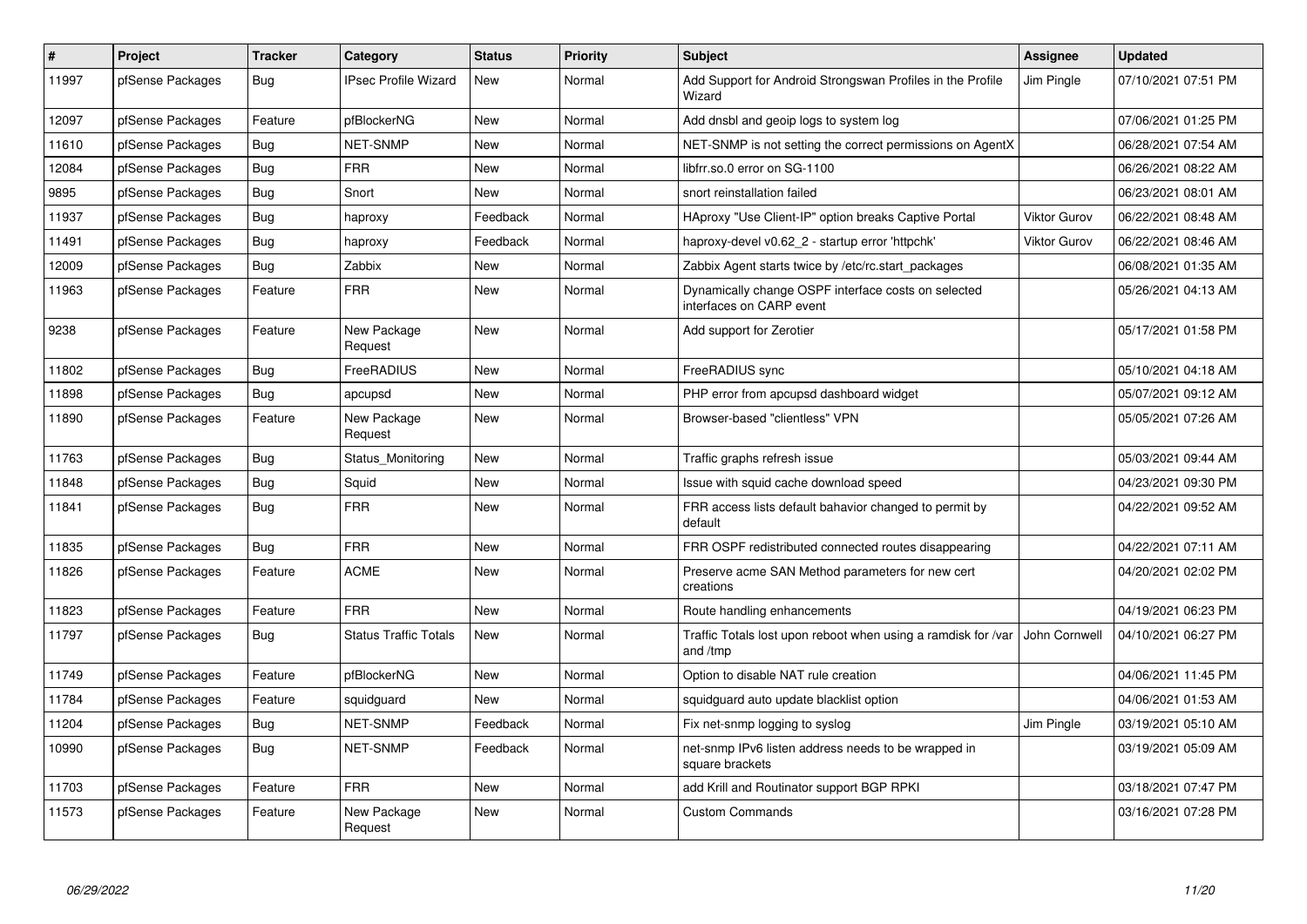| $\vert$ # | Project          | <b>Tracker</b> | Category                     | <b>Status</b>                 | <b>Priority</b> | <b>Subject</b>                                                                                                         | <b>Assignee</b>     | <b>Updated</b>      |
|-----------|------------------|----------------|------------------------------|-------------------------------|-----------------|------------------------------------------------------------------------------------------------------------------------|---------------------|---------------------|
| 11634     | pfSense Packages | Regression     | <b>BIND</b>                  | <b>New</b>                    | Normal          | bind hangs when pfsense is reconnecting as an openvpn<br>client to a TUN openvpn server                                |                     | 03/14/2021 07:23 AM |
| 11377     | pfSense Packages | Bug            | <b>FRR</b>                   | <b>Pull Request</b><br>Review | Normal          | <b>FRR</b> deinstall                                                                                                   |                     | 03/10/2021 08:21 AM |
| 9315      | pfSense Packages | Feature        | New Package<br>Request       | New                           | Normal          | Add Package: dnscrypt-proxy                                                                                            |                     | 03/05/2021 02:38 AM |
| 10608     | pfSense Packages | Bug            | Squid                        | Feedback                      | Normal          | Update squid port to 4.11-p2                                                                                           |                     | 03/02/2021 04:00 AM |
| 11579     | pfSense Packages | Feature        | Snort                        | <b>New</b>                    | Normal          | Snort alerts or blocks trigger notifications                                                                           |                     | 03/01/2021 03:26 AM |
| 10429     | pfSense Packages | <b>Bug</b>     | <b>Status Traffic Totals</b> | New                           | Normal          | Status Traffic Total broken 2.4.5                                                                                      | Jared Dillard       | 02/27/2021 07:55 PM |
| 11567     | pfSense Packages | Feature        | Mail report                  | New                           | Normal          | Email report add a note filed request                                                                                  |                     | 02/27/2021 03:44 PM |
| 11477     | pfSense Packages | Bug            | <b>FRR</b>                   | Feedback                      | Normal          | FRR does not recognize some BFD options                                                                                | <b>Viktor Gurov</b> | 02/26/2021 10:52 PM |
| 11375     | pfSense Packages | Bug            | apcupsd                      | <b>New</b>                    | Normal          | UPS Type <blank> for USB APC</blank>                                                                                   |                     | 02/26/2021 11:10 AM |
| 11522     | pfSense Packages | Bug            | Zabbix                       | <b>New</b>                    | Normal          | fping6 error                                                                                                           |                     | 02/24/2021 07:13 AM |
| 11479     | pfSense Packages | <b>Bug</b>     | snmptt                       | New                           | Normal          | snmptt 1.4.2 does not work in daemon mode                                                                              |                     | 02/20/2021 04:37 PM |
| 11404     | pfSense Packages | Bug            | <b>FRR</b>                   | Feedback                      | Normal          | Incorrect prefix/access lists migration on update                                                                      | Viktor Gurov        | 02/18/2021 09:49 AM |
| 11414     | pfSense Packages | <b>Bug</b>     | pfBlockerNG                  | <b>New</b>                    | Normal          | Enabling feed "Public_DNS4_all" breaks some Google<br>services                                                         |                     | 02/13/2021 02:46 AM |
| 11411     | pfSense Packages | Feature        | New Package<br>Request       | <b>New</b>                    | Normal          | Smokeping as a default latency measurement tool                                                                        |                     | 02/12/2021 09:29 PM |
| 11388     | pfSense Packages | Bug            | FreeRADIUS                   | Feedback                      | Normal          | Captive Portal authentication error with MySQL backend                                                                 | <b>Viktor Gurov</b> | 02/10/2021 08:54 AM |
| 8547      | pfSense Packages | Feature        | New Package<br>Request       | New                           | Normal          | fwknop Port Knocking Package                                                                                           |                     | 02/08/2021 12:17 PM |
| 11155     | pfSense Packages | Feature        | pfBlockerNG                  | Feedback                      | Normal          | SafeSearch AAAA                                                                                                        | <b>Viktor Gurov</b> | 02/05/2021 04:54 AM |
| 11345     | pfSense Packages | <b>Bug</b>     | <b>FRR</b>                   | Feedback                      | Normal          | FRR-OSPF - No "prefix-list" possible                                                                                   | Jim Pingle          | 02/04/2021 11:03 PM |
| 6022      | pfSense Packages | Feature        | New Package<br>Request       | <b>New</b>                    | Normal          | Consider MLVPN for bonded VPN                                                                                          |                     | 01/30/2021 05:24 PM |
| 11331     | pfSense Packages | <b>Bug</b>     | FreeRADIUS                   | Feedback                      | Normal          | FreeRADIUS latest package upgrade broke Plain Mac<br>Authentication                                                    | Viktor Gurov        | 01/30/2021 10:08 AM |
| 4088      | pfSense Packages | <b>Bug</b>     | squidguard                   | Feedback                      | Normal          | Buggy squidgurd config file is created                                                                                 | <b>Viktor Gurov</b> | 01/28/2021 10:01 AM |
| 11248     | pfSense Packages | Feature        | squidguard                   | Feedback                      | Normal          | SafeSearch update                                                                                                      | <b>Viktor Gurov</b> | 01/28/2021 10:01 AM |
| 11274     | pfSense Packages | Bug            | ntop                         | Feedback                      | Normal          | ntopng https web server does not present full certificate<br>chain                                                     | Viktor Gurov        | 01/28/2021 09:51 AM |
| 11301     | pfSense Packages | Feature        | <b>FRR</b>                   | Feedback                      | Normal          | Switch FRR to use default rc file as a service control base                                                            | Jim Pingle          | 01/28/2021 09:35 AM |
| 11261     | pfSense Packages | <b>Bug</b>     | pfBlockerNG                  | <b>New</b>                    | Normal          | pfBlockerNG ASN numbers in IPv4 (/IPv6) Custom List<br>generate error(s) "Invalid numeric literal at line 1, column 7" |                     | 01/28/2021 08:34 AM |
| 10789     | pfSense Packages | Feature        | <b>FRR</b>                   | Feedback                      | Normal          | FRR integrated configuration and hitless reloads                                                                       | Jim Pingle          | 01/20/2021 11:16 PM |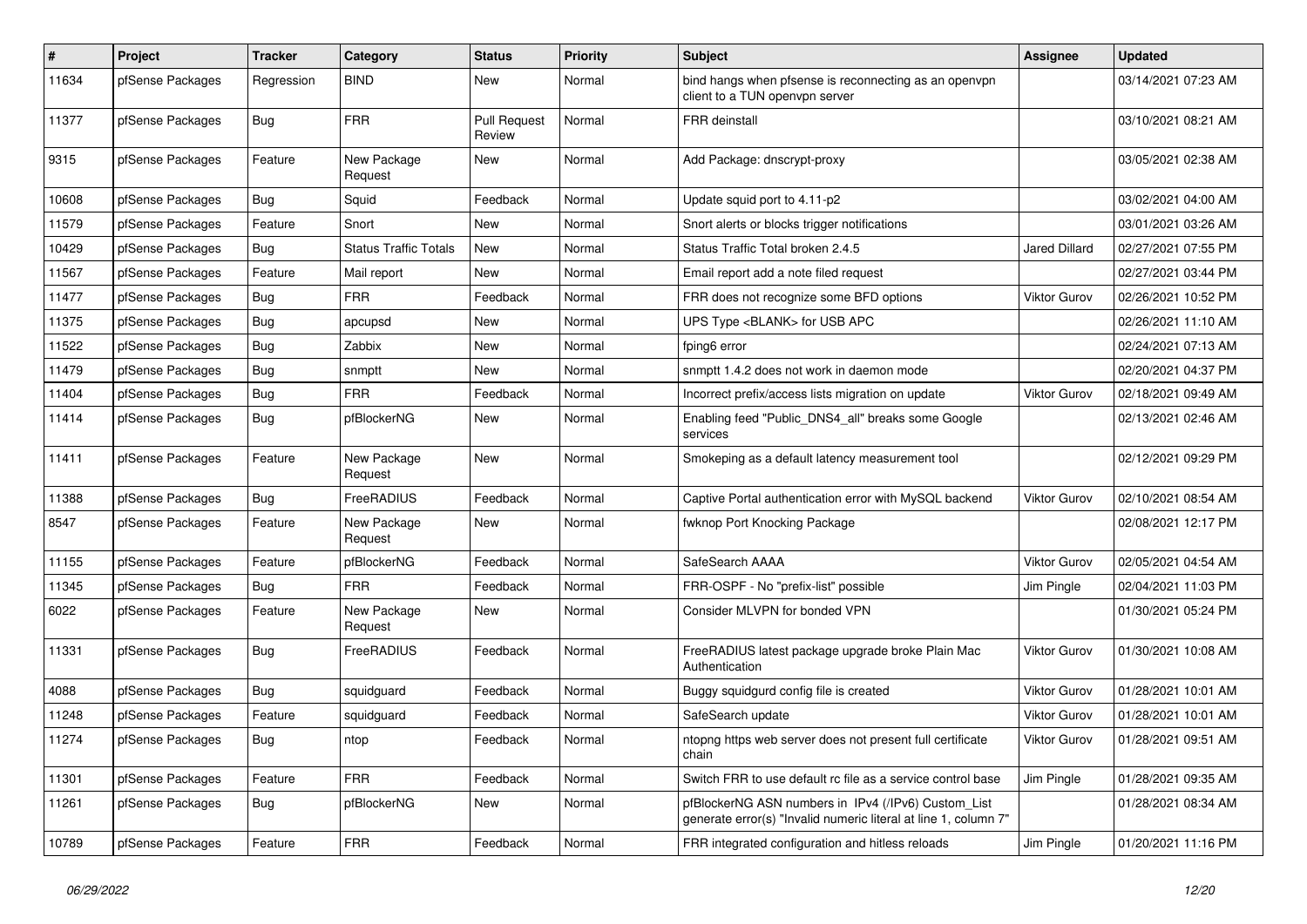| #     | Project          | <b>Tracker</b> | Category                     | <b>Status</b>                 | <b>Priority</b> | <b>Subject</b>                                                                                | Assignee            | <b>Updated</b>      |
|-------|------------------|----------------|------------------------------|-------------------------------|-----------------|-----------------------------------------------------------------------------------------------|---------------------|---------------------|
| 11260 | pfSense Packages | Feature        | pfBlockerNG                  | New                           | Normal          | pfBlockerNG: predefined ASN groups for Google,<br>Facebook, Apple, etc with useful selections |                     | 01/18/2021 03:46 PM |
| 7903  | pfSense Packages | Feature        | New Package<br>Request       | New                           | Normal          | Duo ssh package                                                                               |                     | 01/16/2021 12:44 AM |
| 10541 | pfSense Packages | Feature        | Squid                        | Feedback                      | Normal          | Squid failover and load balancing                                                             | Viktor Gurov        | 01/14/2021 07:34 AM |
| 11206 | pfSense Packages | Feature        | <b>FRR</b>                   | <b>Pull Request</b><br>Review | Normal          | <b>FRR 7.5</b>                                                                                | Jim Pingle          | 01/08/2021 12:47 PM |
| 11180 | pfSense Packages | <b>Bug</b>     | Filer                        | Feedback                      | Normal          | Filer run action for files on sync that wan't been modified                                   | <b>Viktor Gurov</b> | 01/08/2021 07:27 AM |
| 11235 | pfSense Packages | <b>Bug</b>     | Filer                        | New                           | Normal          | Filer run script when "state" unchanged                                                       |                     | 01/08/2021 07:24 AM |
| 11227 | pfSense Packages | Feature        | pfBlockerNG                  | New                           | Normal          | Feeds update                                                                                  |                     | 01/07/2021 12:11 AM |
| 11209 | pfSense Packages | Feature        | pfBlockerNG                  | New                           | Normal          | pfBlockerNG soft blocking                                                                     |                     | 01/01/2021 02:07 PM |
| 11200 | pfSense Packages | Feature        | Squid                        | New                           | Normal          | Squid reverse $proxy + \text{multiple} ssl$ certificates                                      |                     | 12/31/2020 03:50 AM |
| 11178 | pfSense Packages | Feature        | Filer                        | New                           | Normal          | Filer do not ask what to do with previous filename                                            |                     | 12/31/2020 02:45 AM |
| 10935 | pfSense Packages | <b>Bug</b>     | <b>FRR</b>                   | New                           | Normal          | FRR 0.6.7-6 - BGPD service recycled IPv6 without Route<br>Map                                 |                     | 12/30/2020 05:00 PM |
| 11156 | pfSense Packages | Feature        | pfBlockerNG                  | New                           | Normal          | Add an option include subdomains for the noAAAA feature                                       |                     | 12/11/2020 10:19 AM |
| 11138 | pfSense Packages | Feature        | FreeRADIUS                   | New                           | Normal          | new WebGUI checkboxes needed                                                                  |                     | 12/07/2020 08:28 AM |
| 10516 | pfSense Packages | Bug            | <b>FRR</b>                   | New                           | Normal          | FRR Access list                                                                               |                     | 12/06/2020 11:02 PM |
| 11099 | pfSense Packages | Feature        | pfBlockerNG                  | New                           | Normal          | DNSBL blocking by schedule                                                                    |                     | 11/25/2020 12:12 AM |
| 11092 | pfSense Packages | Feature        | pfBlockerNG                  | New                           | Normal          | Detecting DNS tunneling                                                                       |                     | 11/21/2020 04:53 AM |
| 7267  | pfSense Packages | Bug            | <b>Status Traffic Totals</b> | New                           | Normal          | Status Traffic Totals - Stacked Bar - Scale not high enough                                   | Jared Dillard       | 11/18/2020 07:38 AM |
| 11040 | pfSense Packages | <b>Bug</b>     | pfBlockerNG                  | New                           | Normal          | pfb filter core faults when clearing firewall log                                             |                     | 11/07/2020 01:44 PM |
| 10841 | pfSense Packages | Feature        | pfBlockerNG                  | New                           | Normal          | Allow per Source/VLAN/Network individual black&whitelists                                     |                     | 10/18/2020 07:42 AM |
| 10791 | pfSense Packages | Bug            | <b>PIMD</b>                  | New                           | Normal          | Valid (vlan)interfaces do not get vif reporting "Invalid phyint<br>address"                   |                     | 10/06/2020 09:20 AM |
| 6176  | pfSense Packages | Feature        | OpenVPN Client<br>Export     | New                           | Normal          | Privilege for OpenVPN Client Export                                                           |                     | 10/05/2020 07:33 AM |
| 9545  | pfSense Packages | Feature        | <b>FRR</b>                   | New                           | Normal          | Enable MULTIPATH in FRR                                                                       | Jim Pingle          | 09/18/2020 12:52 PM |
| 8216  | pfSense Packages | Feature        | Telegraf                     | New                           | Normal          | Add prometheus output for telegraf                                                            |                     | 09/09/2020 05:33 AM |
| 10865 | pfSense Packages | Feature        | squidquard                   | New                           | Normal          | squidGuard lacks options to send traffic action logs to<br>syslog server                      |                     | 09/05/2020 01:21 AM |
| 10845 | pfSense Packages | <b>Bug</b>     | apcupsd                      | New                           | Normal          | apcupsd doesn't stop when not enabled                                                         |                     | 08/24/2020 10:16 AM |
| 10600 | pfSense Packages | Feature        | pfBlockerNG                  | New                           | Normal          | Add support for pfBlockerNG "Action list" feature                                             |                     | 08/10/2020 02:39 AM |
| 10347 | pfSense Packages | Feature        | OpenVPN Client<br>Export     | New                           | Normal          | Request to add pull-filter                                                                    |                     | 07/29/2020 08:11 AM |
| 10783 | pfSense Packages | Bug            | ntop                         | New                           | Normal          | NtopNG is very unstable on arm64                                                              |                     | 07/22/2020 09:07 AM |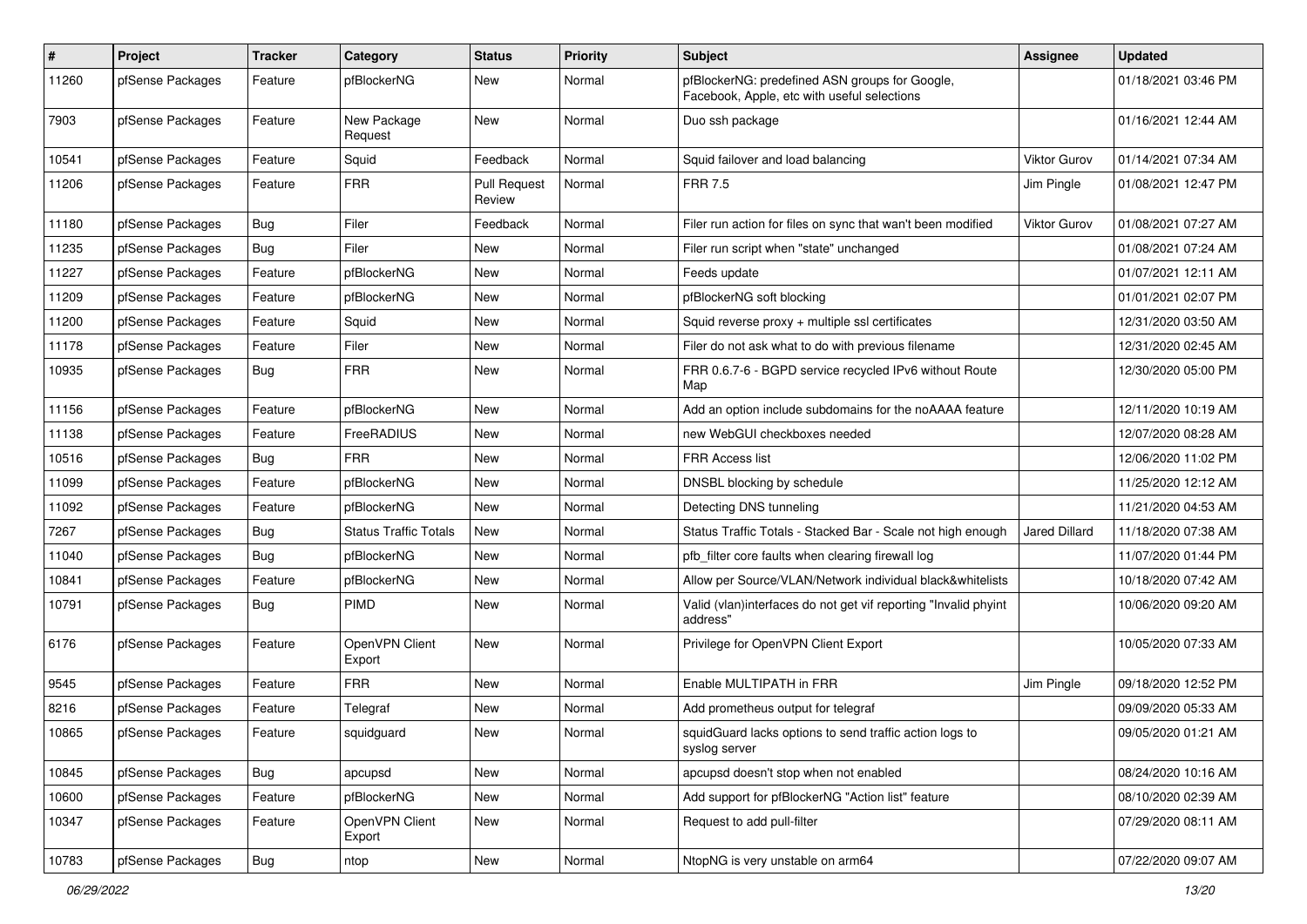| #     | Project          | Tracker    | Category                     | <b>Status</b> | <b>Priority</b> | <b>Subject</b>                                                                                                                                              | <b>Assignee</b>      | <b>Updated</b>      |
|-------|------------------|------------|------------------------------|---------------|-----------------|-------------------------------------------------------------------------------------------------------------------------------------------------------------|----------------------|---------------------|
| 6831  | pfSense Packages | Feature    | Snort                        | New           | Normal          | Snort does not support aliases containing FQDN                                                                                                              |                      | 07/11/2020 12:51 PM |
| 10695 | pfSense Packages | <b>Bug</b> | FreeRADIUS                   | <b>New</b>    | Normal          | FreeRadius Accounting skipping MBs after reboot due to<br>power down                                                                                        |                      | 06/24/2020 04:49 AM |
| 10653 | pfSense Packages | Feature    | <b>FRR</b>                   | <b>New</b>    | Normal          | Allow to download frr status                                                                                                                                | Jim Pingle           | 06/11/2020 01:21 AM |
| 10601 | pfSense Packages | Bug        | Status_Monitoring            | <b>New</b>    | Normal          | Dashboard->Traffic Graphs Scale is capped for outbound                                                                                                      |                      | 05/29/2020 10:13 AM |
| 10606 | pfSense Packages | Bug        | Snort                        | New           | Normal          | Snort Inline stopped working after upgrade to FreeBSD 12.1<br>(network traffic blocked after heavy load randomly)                                           |                      | 05/28/2020 10:06 AM |
| 10590 | pfSense Packages | Bug        | pfBlockerNG                  | New           | Normal          | pfBlockerNG: Invalid argument supplied for foreach()                                                                                                        |                      | 05/26/2020 08:22 AM |
| 9139  | pfSense Packages | Bug        | Telegraf                     | New           | Normal          | telegraf: add ping for default gateway(s)                                                                                                                   |                      | 05/21/2020 04:23 PM |
| 10547 | pfSense Packages | Feature    | New Package<br>Request       | New           | Normal          | Add package addrwatch. Addrwatch is like arpwatch but<br>works with ipv4 and ipv6                                                                           |                      | 05/11/2020 09:20 AM |
| 10503 | pfSense Packages | Bug        | <b>FRR</b>                   | New           | Normal          | Flapping any GW in multi-WAN influences restating all<br>IPsec tunnels in FRR which leads to dropping all IPsec VTI<br>static routes and related BGP issues |                      | 05/08/2020 07:51 PM |
| 10526 | pfSense Packages | <b>Bug</b> | pfBlockerNG                  | New           | Normal          | Package pfBlockerNG Crashes on Alert view                                                                                                                   |                      | 05/04/2020 08:59 AM |
| 10487 | pfSense Packages | Bug        | Telegraf                     | <b>New</b>    | Normal          | Telegraf package not sending logs to influxdb server                                                                                                        |                      | 05/03/2020 07:09 PM |
| 9537  | pfSense Packages | Bug        | <b>Status Traffic Totals</b> | New           | Normal          | One month offset in displayed data between time changes                                                                                                     | <b>Jared Dillard</b> | 05/01/2020 08:27 AM |
| 9774  | pfSense Packages | Feature    | Squid                        | <b>New</b>    | Normal          | Squid logs / remote logs                                                                                                                                    |                      | 04/17/2020 06:18 AM |
| 10370 | pfSense Packages | <b>Bug</b> | ntop                         | New           | Normal          | ntopng Timeseries not send to InfluxDB                                                                                                                      |                      | 03/30/2020 09:42 AM |
| 9616  | pfSense Packages | Feature    | New Package<br>Request       | New           | Normal          | Package for Docs                                                                                                                                            |                      | 03/26/2020 06:34 AM |
| 10279 | pfSense Packages | <b>Bug</b> | open-vm-tools                | <b>New</b>    | Normal          | pfSense's OpenVM Tools on ESXi 6.7 no longer provides<br>guest vm functionality                                                                             |                      | 03/01/2020 06:07 PM |
| 10292 | pfSense Packages | Bug        | Suricata                     | <b>New</b>    | Normal          | Suricata not respecting SID Mgmt list                                                                                                                       |                      | 02/27/2020 01:02 PM |
| 10294 | pfSense Packages | Bug        | <b>FRR</b>                   | New           | Normal          | FRR Route Counts Incorrect on Status Page                                                                                                                   | Jim Pingle           | 02/26/2020 11:08 AM |
| 10278 | pfSense Packages | <b>Bug</b> | pfBlockerNG                  | <b>New</b>    | Normal          | pfBlockerNG: Formatting issue on DNSBL stats page                                                                                                           |                      | 02/24/2020 01:36 PM |
| 9934  | pfSense Packages | <b>Bug</b> | Suricata                     | New           | Normal          | suricata update kills WAN interface                                                                                                                         |                      | 02/20/2020 09:17 AM |
| 10253 | pfSense Packages | Bug        | pfBlockerNG                  | <b>New</b>    | Normal          | pfblockerng-devel uses user interface for VIP causing<br>issues with other services                                                                         |                      | 02/11/2020 09:17 AM |
| 10188 | pfSense Packages | <b>Bug</b> | pfBlockerNG                  | New           | Normal          | Reputation tab is not working                                                                                                                               |                      | 01/24/2020 10:06 AM |
| 10164 | pfSense Packages | Bug        | pfBlockerNG                  | New           | Normal          | pfBlockerNG dashboard widget position is not maintained<br>when updating                                                                                    |                      | 01/06/2020 10:06 AM |
| 10160 | pfSense Packages | Feature    | New Package<br>Request       | New           | Normal          | Dedicated Maxmind GeoIP package including license<br>registration                                                                                           |                      | 01/03/2020 10:31 PM |
| 9676  | pfSense Packages | Bug        | pfBlockerNG                  | New           | Normal          | AS lookup fails                                                                                                                                             |                      | 12/26/2019 12:17 AM |
| 9999  | pfSense Packages | Bug        | pfBlockerNG                  | New           | Normal          | unbound fatal error if System Domain in DNSBL and<br>System Domain Local Zone Type is Redirect                                                              |                      | 12/25/2019 08:10 AM |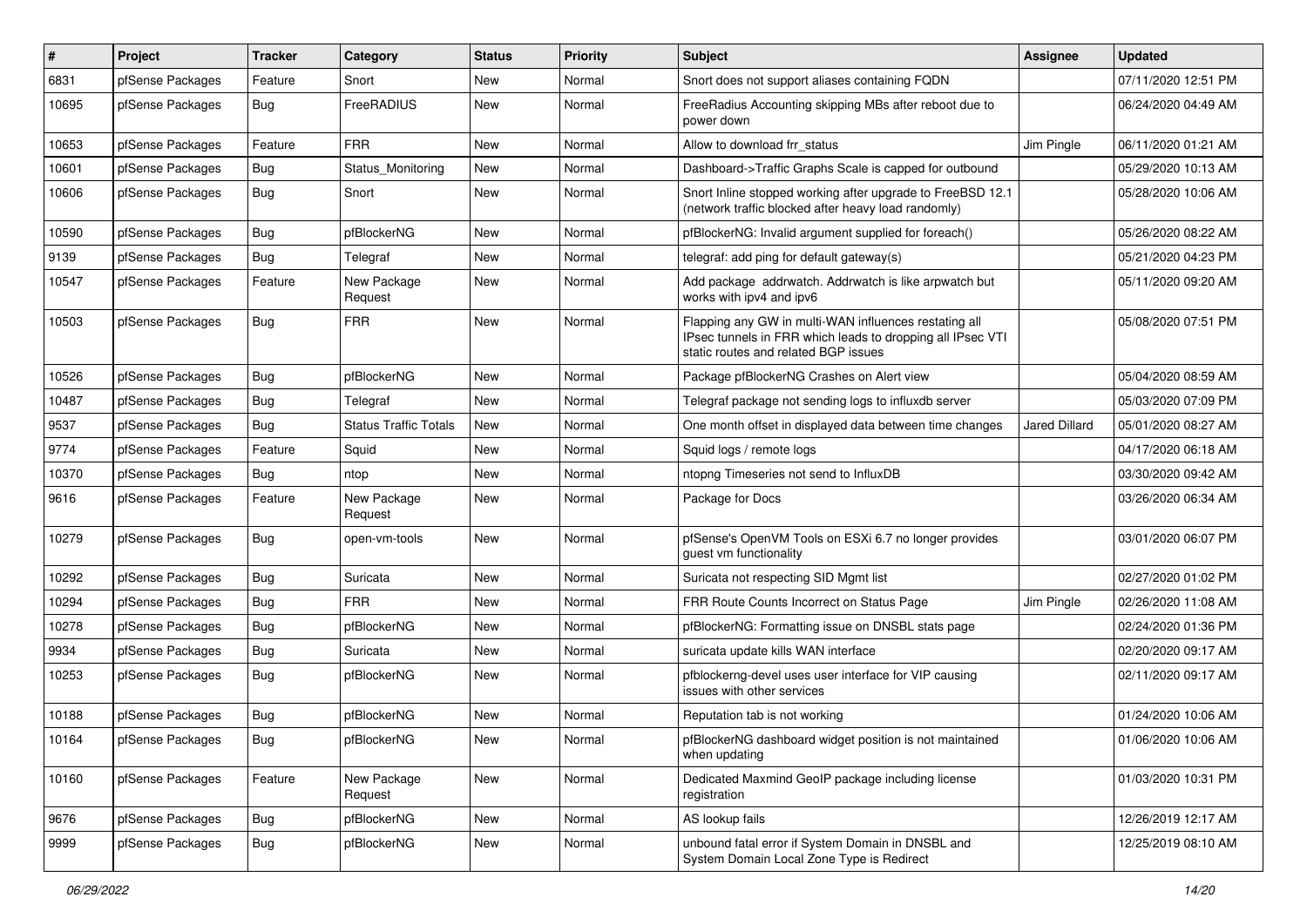| $\pmb{\#}$ | Project          | <b>Tracker</b> | Category                 | <b>Status</b> | <b>Priority</b> | Subject                                                                                              | Assignee   | <b>Updated</b>      |
|------------|------------------|----------------|--------------------------|---------------|-----------------|------------------------------------------------------------------------------------------------------|------------|---------------------|
| 9973       | pfSense Packages | Feature        | <b>NRPE</b>              | New           | Normal          | Nagios NRPE package isn't IPv6 capable                                                               |            | 12/20/2019 03:15 PM |
| 9912       | pfSense Packages | Feature        | ntop                     | New           | Normal          | add custom DPI to ntopng                                                                             |            | 11/18/2019 10:57 AM |
| 9497       | pfSense Packages | <b>Bug</b>     | AWS VPC                  | New           | Normal          | AWS VPN Wizard: WebGUI times out.                                                                    |            | 11/13/2019 10:07 AM |
| 9286       | pfSense Packages | <b>Bug</b>     | squidguard               | New           | Normal          | squidGuard - Unable to change IP for sgerror.php URL in<br>configuration                             |            | 11/13/2019 10:07 AM |
| 8985       | pfSense Packages | Feature        | Suricata                 | New           | Normal          | Suricata: allow configuration for external/internal additional<br>storage                            |            | 11/13/2019 10:07 AM |
| 9044       | pfSense Packages | Feature        | New Package<br>Request   | <b>New</b>    | Normal          | Add SoftEther                                                                                        |            | 11/02/2019 10:51 AM |
| 8315       | pfSense Packages | Bug            | Mail report              | Feedback      | Normal          | Mail Report mail report send() behavior different than<br>notify_via_smtp()                          | Jim Pingle | 09/24/2019 10:12 AM |
| 9749       | pfSense Packages | Feature        | Status_Monitoring        | <b>New</b>    | Normal          | 95th percentile missing for quality in monitoring                                                    |            | 09/12/2019 10:39 AM |
| 9707       | pfSense Packages | Bug            | pfBlockerNG              | New           | Normal          | Some networks already existing in deny Feeds are not<br>stopped even if existing in custom deny list |            | 08/28/2019 10:03 AM |
| 9704       | pfSense Packages | Feature        | FreeRADIUS               | New           | Normal          | Enable filter username                                                                               |            | 08/27/2019 12:07 PM |
| 4503       | pfSense Packages | Feature        | New Package<br>Request   | <b>New</b>    | Normal          | GNUGateKeeper H.323 Proxy Package                                                                    |            | 08/27/2019 02:54 AM |
| 8279       | pfSense Packages | Feature        | pfBlockerNG              | <b>New</b>    | Normal          | Consider adding a new option to the Rule Order                                                       |            | 08/20/2019 09:00 AM |
| 9662       | pfSense Packages | <b>Bug</b>     | pfBlockerNG              | New           | Normal          | PfblockerNG do not update after pfsense reboot and wait for<br>next cron task                        |            | 08/20/2019 09:00 AM |
| 7414       | pfSense Packages | Feature        | Snort                    | <b>New</b>    | Normal          | snort needs automated refresh on ip change                                                           |            | 08/20/2019 08:55 AM |
| 7699       | pfSense Packages | Feature        | OpenVPN Client<br>Export | New           | Normal          | OpenVPN Client Export - Default Gateway                                                              |            | 08/19/2019 03:32 PM |
| 9495       | pfSense Packages | Bug            | AWS VPC                  | <b>New</b>    | Normal          | AWS VPC VPN wizard produces incorrect config (SHA256<br>should be SHA1)                              |            | 08/19/2019 02:45 PM |
| 7686       | pfSense Packages | Feature        | haproxy                  | New           | Normal          | Add option in HAProxy to configure SSL defaults based on<br>the Mozilla SSL Configuration Generator  |            | 08/16/2019 01:09 PM |
| 8031       | pfSense Packages | Feature        | FreeRADIUS               | New           | Normal          | FreeRADIUS copy entry function                                                                       |            | 08/16/2019 01:01 PM |
| 6555       | pfSense Packages | Feature        | New Package<br>Request   | New           | Normal          | Support IEEE 1588                                                                                    |            | 08/13/2019 01:40 PM |
| 6470       | pfSense Packages | Feature        | New Package<br>Request   | New           | Normal          | CloudFlare Integration Module                                                                        |            | 08/13/2019 01:23 PM |
| 8251       | pfSense Packages | <b>Bug</b>     | FreeRADIUS               | Feedback      | Normal          | Captiveportal + FreeRadius "Last activity" resets to Session<br>start                                |            | 08/13/2019 11:10 AM |
| 3424       | pfSense Packages | Feature        | New Package<br>Request   | New           | Normal          | SCEP server                                                                                          |            | 08/13/2019 10:02 AM |
| 8517       | pfSense Packages | Feature        | New Package<br>Request   | New           | Normal          | OpenConnect client                                                                                   |            | 08/13/2019 10:01 AM |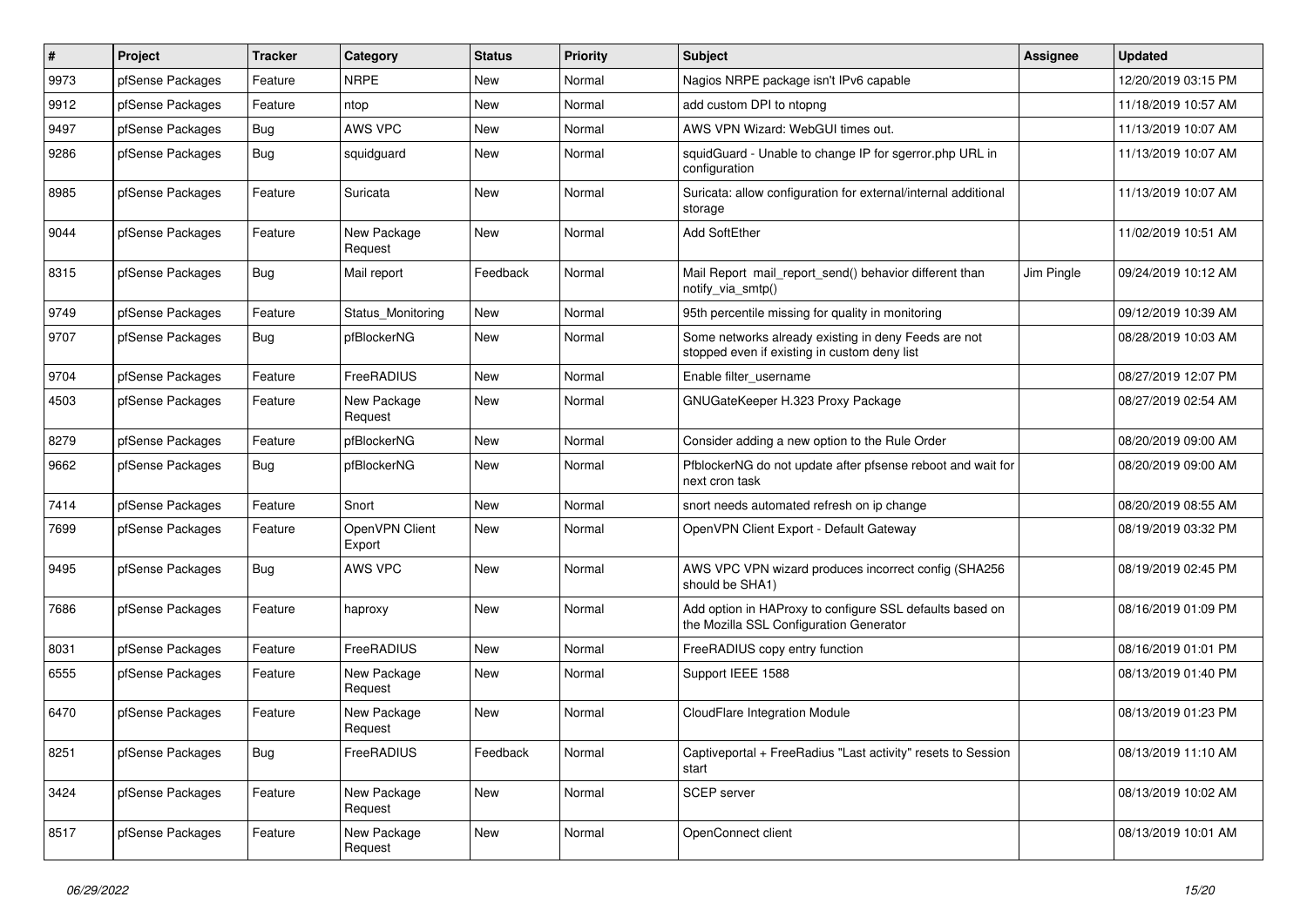| $\sharp$ | Project          | <b>Tracker</b> | Category                 | <b>Status</b> | <b>Priority</b> | <b>Subject</b>                                                                                                                     | <b>Assignee</b> | <b>Updated</b>      |
|----------|------------------|----------------|--------------------------|---------------|-----------------|------------------------------------------------------------------------------------------------------------------------------------|-----------------|---------------------|
| 6789     | pfSense Packages | Feature        | Squid                    | <b>New</b>    | Normal          | disgest Idap auth                                                                                                                  |                 | 08/13/2019 09:57 AM |
| 4928     | pfSense Packages | Feature        | squidguard               | <b>New</b>    | Normal          | Surftool - New Package to turn squidguard groups(/acls) on<br>or off                                                               |                 | 08/13/2019 09:57 AM |
| 8099     | pfSense Packages | Feature        | Telegraf                 | <b>New</b>    | Normal          | Add more configuration flexibility to Telegraf                                                                                     |                 | 08/13/2019 09:39 AM |
| 8146     | pfSense Packages | Feature        | <b>BIND</b>              | <b>New</b>    | Normal          | Zone Domain Records more powerfull for BIND Zones                                                                                  |                 | 08/13/2019 09:39 AM |
| 8909     | pfSense Packages | Bug            | Tinc                     | <b>New</b>    | Normal          | tinc package makes /rc.newwanip looping forever                                                                                    |                 | 08/13/2019 09:25 AM |
| 9229     | pfSense Packages | <b>Bug</b>     | Tinc                     | <b>New</b>    | Normal          | Tinc package: no way of specifying multiple critical<br>configuration parameters from web interface                                |                 | 08/13/2019 09:25 AM |
| 7449     | pfSense Packages | Feature        | OpenVPN Client<br>Export | New           | Normal          | feature request for openvpn-client-export package, add the<br>support for openvpn up and down script, for mapping<br>network drive |                 | 08/06/2019 05:06 PM |
| 8982     | pfSense Packages | Feature        | haproxy                  | <b>New</b>    | Normal          | HAproxy ACL support for map in configuration UI                                                                                    |                 | 06/25/2019 01:49 AM |
| 9599     | pfSense Packages | Feature        | haproxy                  | <b>New</b>    | Normal          | Support for "peers" in HAproxy                                                                                                     |                 | 06/25/2019 01:47 AM |
| 9568     | pfSense Packages | <b>Bug</b>     | Squid                    | <b>New</b>    | Normal          | UFSSwapDir::openLog: Failed to open swap log.                                                                                      |                 | 05/29/2019 09:18 PM |
| 9289     | pfSense Packages | Feature        | Snort                    | New           | Normal          | Snort enable react                                                                                                                 |                 | 03/16/2019 09:04 PM |
| 9348     | pfSense Packages | <b>Bug</b>     | <b>ACME</b>              | New           | Normal          | Results of Acme certificate issuance/renewal are not<br>properly formatted                                                         |                 | 02/22/2019 12:08 PM |
| 5646     | pfSense Packages | Feature        | Squid                    | <b>New</b>    | Normal          | Squid3 package Authentication Method: Kerberos/AD                                                                                  |                 | 02/18/2019 05:34 PM |
| 6784     | pfSense Packages | Bug            | haproxy                  | New           | Normal          | HAProxy version .48 will not use URL Table Alias for front<br>end listener                                                         |                 | 02/18/2019 05:32 PM |
| 6861     | pfSense Packages | Bug            | haproxy                  | <b>New</b>    | Normal          | Ha-Proxy duplicated backend used in place of original<br>backend                                                                   |                 | 02/18/2019 05:30 PM |
| 7535     | pfSense Packages | Feature        | Snort                    | <b>New</b>    | Normal          | Snort messages filling System / General. Should have its<br>own log.                                                               |                 | 02/18/2019 05:29 PM |
| 8197     | pfSense Packages | <b>Bug</b>     | <b>BIND</b>              | <b>New</b>    | Normal          | BIND UI fails to properly update zone with inline DNSSEC<br>signing enabled                                                        |                 | 02/18/2019 05:23 PM |
| 8230     | pfSense Packages | Feature        | Telegraf                 | <b>New</b>    | Normal          | telegraf automatic input plugins configuration for enabled<br>pfsense package                                                      |                 | 02/18/2019 05:23 PM |
| 8589     | pfSense Packages | <b>Bug</b>     | FreeRADIUS               | <b>New</b>    | Normal          | FreeRadius 0.15.5 2 ignoring tunnelled-reply=no                                                                                    |                 | 02/18/2019 03:40 PM |
| 9138     | pfSense Packages | Bug            | Telegraf                 | New           | Normal          | telegraf: add section for custom config lines                                                                                      |                 | 02/18/2019 03:36 PM |
| 9337     | pfSense Packages | <b>Bug</b>     | Telegraf                 | <b>New</b>    | Normal          | Telegraf ping input fails                                                                                                          |                 | 02/18/2019 10:40 AM |
| 9335     | pfSense Packages | Bug            | haproxy                  | Feedback      | Normal          | Stored XSS in HAProxy / haproxy_listeners_edit.php                                                                                 | Jim Pingle      | 02/18/2019 09:35 AM |
| 9299     | pfSense Packages | Feature        | <b>ACME</b>              | <b>New</b>    | Normal          | ACME package: Automate add/remove firewall rule for port<br>forwarding                                                             |                 | 01/30/2019 10:09 PM |
| 8232     | pfSense Packages | Feature        | haproxy                  | New           | Normal          | different ssl options based on the sni name                                                                                        |                 | 01/30/2019 10:36 AM |
| 9261     | pfSense Packages | Bug            | haproxy                  | New           | Normal          | haproxy GUI failure                                                                                                                |                 | 01/08/2019 12:41 PM |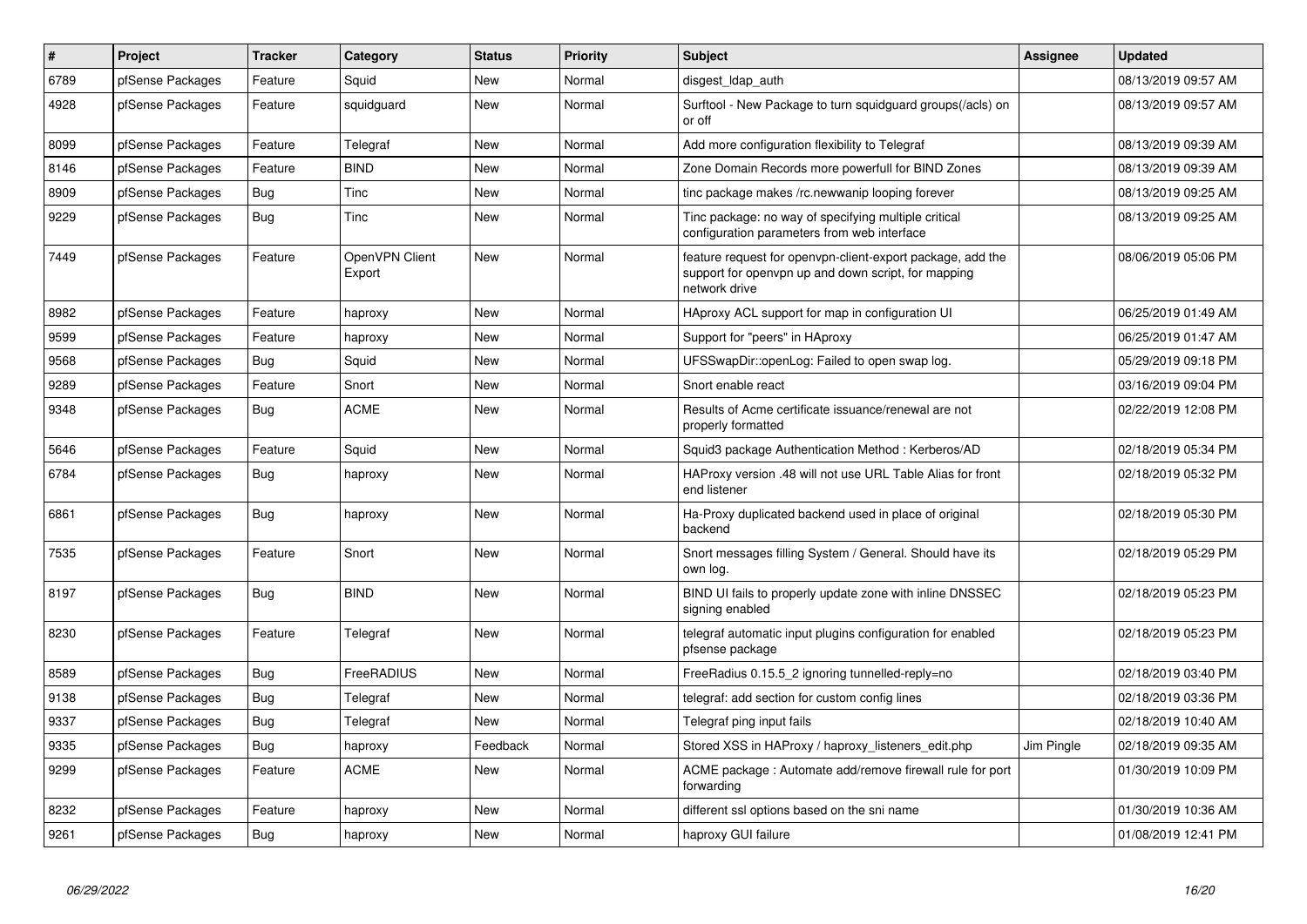| $\pmb{\#}$ | Project          | <b>Tracker</b> | Category    | <b>Status</b> | <b>Priority</b> | <b>Subject</b>                                                                                                                             | <b>Assignee</b> | <b>Updated</b>      |
|------------|------------------|----------------|-------------|---------------|-----------------|--------------------------------------------------------------------------------------------------------------------------------------------|-----------------|---------------------|
| 9079       | pfSense Packages | <b>Bug</b>     | ntop        | New           | Normal          | High CPU usage of ntopng even during IDLE and no<br>network traffic                                                                        |                 | 12/16/2018 02:40 PM |
| 9143       | pfSense Packages | <b>Bug</b>     | ntop        | New           | Normal          | ntopng not displaying values in historical correctly                                                                                       |                 | 11/22/2018 07:24 AM |
| 9077       | pfSense Packages | Feature        | haproxy     | New           | Normal          | haproxy UI: Add seperator lines                                                                                                            |                 | 10/29/2018 06:06 AM |
| 8869       | pfSense Packages | Feature        | haproxy     | <b>New</b>    | Normal          | HAproxy should use RFC 7919 DH parameter files                                                                                             |                 | 10/17/2018 10:46 AM |
| 8769       | pfSense Packages | Feature        | FreeRADIUS  | New           | Normal          | Allow FreeRADIUS users to change their own Passwords<br>and Pins                                                                           |                 | 10/11/2018 11:34 AM |
| 9025       | pfSense Packages | <b>Bug</b>     | squidquard  | New           | Normal          | SquidGard + Target categories                                                                                                              |                 | 10/08/2018 01:00 AM |
| 8902       | pfSense Packages | <b>Bug</b>     | haproxy     | New           | Normal          | HAproxy package not use custom DNS for lookup on apply<br>new config                                                                       |                 | 09/16/2018 08:16 AM |
| 8836       | pfSense Packages | Feature        | FreeRADIUS  | New           | Normal          | Define Idap group vlan assignment in users file                                                                                            |                 | 08/26/2018 07:53 AM |
| 8752       | pfSense Packages | Bug            | squidguard  | New           | Normal          | For SquidGuard in "Common ACL" menu "Target Rules<br>List" "access" option always stays with default value '---' for<br>my Target category |                 | 08/06/2018 05:53 AM |
| 8705       | pfSense Packages | Bug            | syslog-ng   | New           | Normal          | Syslog-NG error in latest snapshot                                                                                                         |                 | 07/27/2018 10:17 AM |
| 8560       | pfSense Packages | Bug            | <b>ACME</b> | <b>New</b>    | Normal          | ACME: can't update DNS records in DNSMadeEasy registar<br>for several domains with different API keys/ids                                  |                 | 06/08/2018 01:28 PM |
| 8224       | pfSense Packages | Feature        | FreeRADIUS  | <b>New</b>    | Normal          | Add "OU" field to FreeRADIUS page                                                                                                          |                 | 02/21/2018 12:53 AM |
| 8295       | pfSense Packages | Bug            | syslog-ng   | New           | Normal          | syslog-ng logrotates tls files                                                                                                             |                 | 02/14/2018 06:12 AM |
| 8229       | pfSense Packages | <b>Bug</b>     | syslog-ng   | New           | Normal          | syslog-ng stops parsing logs after logrotate run                                                                                           |                 | 01/26/2018 12:00 PM |
| 8180       | pfSense Packages | Bug            | syslog-ng   | New           | Normal          | syslog-ng default log file                                                                                                                 |                 | 01/16/2018 12:53 PM |
| 7462       | pfSense Packages | <b>Bug</b>     | haproxy     | New           | Normal          | HAproxy not rebinding properly after WAN DHCP IP change                                                                                    |                 | 01/11/2018 09:15 AM |
| 8213       | pfSense Packages | Bug            | haproxy     | New           | Normal          | acl src file not populated from alias                                                                                                      |                 | 12/21/2017 02:02 PM |
| 8199       | pfSense Packages | Feature        | <b>BIND</b> | New           | Normal          | Support reordering and/or sort alphabetically across BIND<br>package                                                                       |                 | 12/12/2017 02:05 AM |
| 8121       | pfSense Packages | Feature        | haproxy     | New           | Normal          | haproxy, allow to generate backends even they don't seem<br>to be used                                                                     |                 | 11/23/2017 04:04 AM |
| 7954       | pfSense Packages | Bug            | Squid       | Confirmed     | Normal          | Package upgrade/reinstall gets stuck on deinstall if the<br>package-provided service is not running                                        |                 | 10/18/2017 12:04 PM |
| 7691       | pfSense Packages | Feature        | Squid       | New           | Normal          | Allow for custom icap services for squid                                                                                                   |                 | 08/24/2017 03:16 AM |
| 7453       | pfSense Packages | <b>Bug</b>     | <b>ACME</b> | New           | Normal          | DNS-ovh need to save or display consumer key                                                                                               |                 | 04/06/2017 10:54 AM |
| 7403       | pfSense Packages | Bug            | FreeRADIUS  | New           | Normal          | Captive Portal + freeradius2 + MySQL problems with<br>German Umlaut                                                                        |                 | 03/17/2017 09:12 AM |
| 7367       | pfSense Packages | Feature        | Squid       | New           | Normal          | Wizard for Squid                                                                                                                           |                 | 03/14/2017 01:59 PM |
| 7000       | pfSense Packages | Feature        | ntop        | New           | Normal          | ntopng historical data needs to be reworked                                                                                                |                 | 01/14/2017 09:20 AM |
| 6083       | pfSense Packages | Bug            | Squid       | New           | Normal          | Suqid Realtime Monitor / Squid Cache Table not diplaying<br>correctly                                                                      |                 | 12/06/2016 07:25 AM |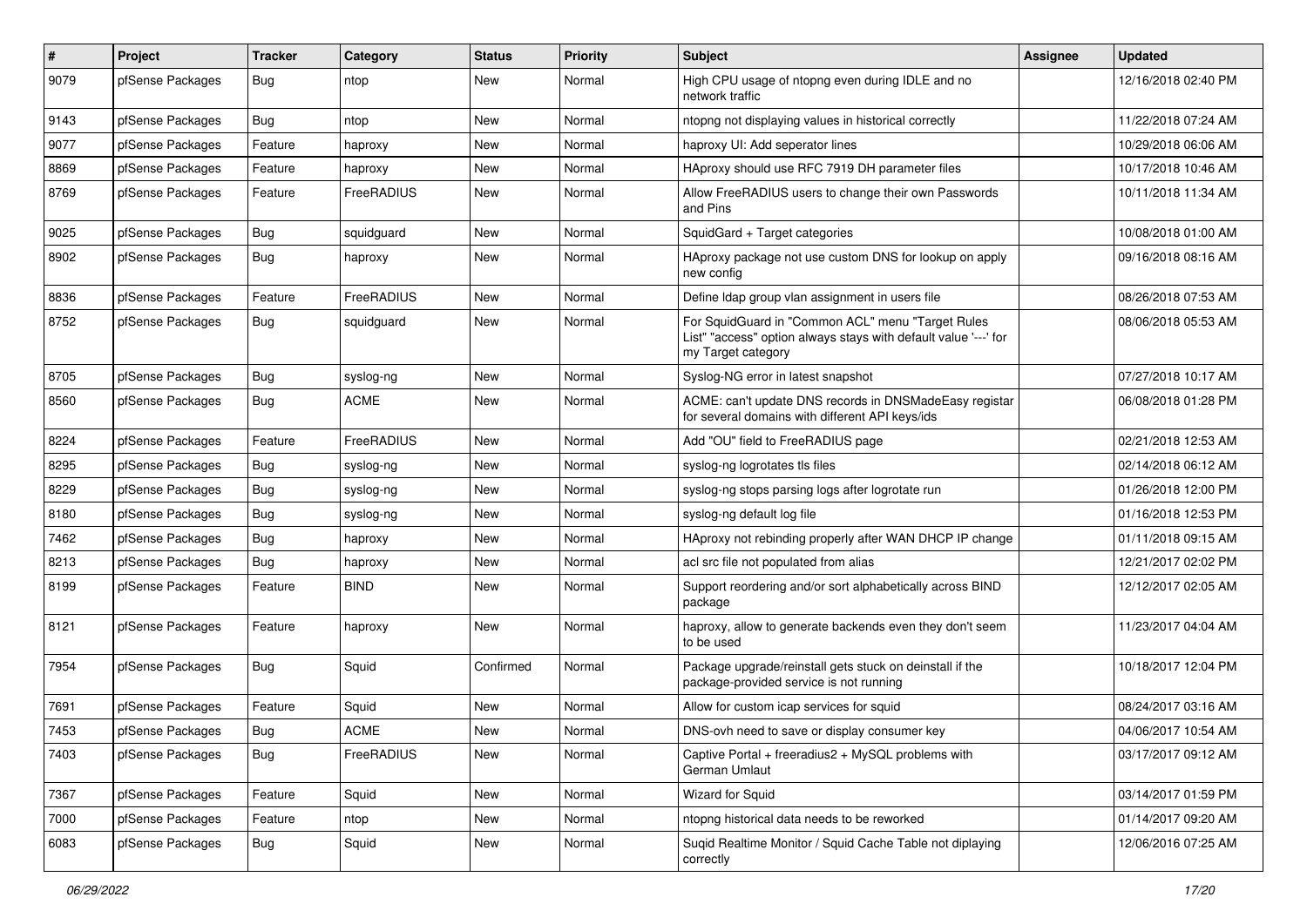| $\#$  | Project          | <b>Tracker</b> | Category    | <b>Status</b>                 | <b>Priority</b> | <b>Subject</b>                                                                                            | <b>Assignee</b>       | <b>Updated</b>      |
|-------|------------------|----------------|-------------|-------------------------------|-----------------|-----------------------------------------------------------------------------------------------------------|-----------------------|---------------------|
| 3962  | pfSense Packages | <b>Bug</b>     | ladvd       | Confirmed                     | Normal          | LADVD interface handling issues with lagg and bridge                                                      |                       | 12/05/2016 01:59 PM |
| 6521  | pfSense Packages | <b>Bug</b>     | squidguard  | New                           | Normal          | pfsense 2.3.1 squidguard -> Groups ACL -> Target Rules<br>List missing                                    |                       | 06/25/2016 10:49 PM |
| 6471  | pfSense Packages | Bug            | squidguard  | <b>New</b>                    | Normal          | pfsense 2.3.1 squidguard -> common ACL -> Target Rules<br>List missing                                    |                       | 06/08/2016 06:22 PM |
| 5751  | pfSense Packages | <b>Bug</b>     | squidguard  | New                           | Normal          | SquidGuard target categories not saved when long "Domain<br>List" is provided                             |                       | 01/10/2016 08:55 AM |
| 5174  | pfSense Packages | Feature        | <b>NRPE</b> | <b>New</b>                    | Normal          | nrpe: check sensors doesnt work, missing Imsensors                                                        |                       | 11/15/2015 12:49 AM |
| 4506  | pfSense Packages | Feature        | FreeRADIUS  | New                           | Normal          | FreeRADIUS groups/hunt groups                                                                             |                       | 03/10/2015 08:51 PM |
| 11572 | pfSense Packages | <b>Bug</b>     | pfBlockerNG | New                           | High            | Auto created firewall rules have IPv4 as protocol only - even<br>for IPv6 lists.                          |                       | 06/25/2022 10:59 AM |
| 13180 | pfSense Packages | Bug            | pfBlockerNG | <b>New</b>                    | High            | High CPU Utilization with pfb_filter <sup>[]</sup> since PfBlockerNG<br>update to devel 3.1.0 4           |                       | 06/14/2022 08:00 AM |
| 13179 | pfSense Packages | Feature        | pfBlockerNG | New                           | High            | Search based on CIDR                                                                                      |                       | 05/17/2022 09:45 AM |
| 12354 | pfSense Packages | Todo           | haproxy     | Feedback                      | High            | Update haproxy-devel to mitigate CVE-2021-40346                                                           | <b>Viktor Gurov</b>   | 05/12/2022 08:50 AM |
| 12979 | pfSense Packages | Bug            | Snort       | <b>Pull Request</b><br>Review | High            | Snort Rules Update Process Using Deprecated FreeBSD<br><b>Subdirectory Name</b>                           | <b>Bill Meeks</b>     | 03/24/2022 09:02 AM |
| 12932 | pfSense Packages | Feature        | pfBlockerNG | <b>New</b>                    | High            | pfblockerng per user whitelist                                                                            |                       | 03/11/2022 11:08 AM |
| 12732 | pfSense Packages | Bug            | squidguard  | New                           | High            | Squid https filtering squidguard acl target list - erratic<br>behaviour                                   |                       | 01/26/2022 09:11 AM |
| 12608 | pfSense Packages | <b>Bug</b>     | WireGuard   | <b>New</b>                    | High            | WireGuard tunnels monitored by dpinger causing system to<br>stop routing completely in certain situations | Christian<br>McDonald | 12/16/2021 03:14 PM |
| 12520 | pfSense Packages | Feature        | Squid       | New                           | High            | [Squid] - Allow or Deny Mappings from IP/Host/GeoIP<br>sources                                            |                       | 11/12/2021 02:13 PM |
| 11135 | pfSense Packages | Bug            | haproxy     | Feedback                      | High            | HAproxy OCSP reponse crontab bug                                                                          | <b>Viktor Gurov</b>   | 09/10/2021 11:51 AM |
| 12160 | pfSense Packages | Regression     | syslog-ng   | Feedback                      | High            | An invalid configuration is generated when choosing TLS as<br>the default protocol                        | Jim Pingle            | 07/23/2021 03:27 PM |
| 11534 | pfSense Packages | Regression     | FreeRADIUS  | New                           | High            | FreeRADIUS EAP anonymous connection forbidden<br>out-of-tunnel                                            |                       | 07/14/2021 02:32 AM |
| 11936 | pfSense Packages | Bug            | <b>FRR</b>  | Incomplete                    | High            | FRR does not connect BGP when using password                                                              |                       | 05/19/2021 08:12 AM |
| 11563 | pfSense Packages | Bug            | <b>BIND</b> | New                           | High            | BIND GUI writes TXT records > 255 characters                                                              |                       | 02/27/2021 07:11 AM |
| 11158 | pfSense Packages | Bug            | <b>FRR</b>  | New                           | High            | FRR Prefix Lists                                                                                          |                       | 12/30/2020 04:55 PM |
| 10760 | pfSense Packages | <b>Bug</b>     | <b>BIND</b> | New                           | High            | pfSense BIND 9.14.12 server terminates due to assertion<br>failure                                        |                       | 07/11/2020 04:53 PM |
| 10252 | pfSense Packages | <b>Bug</b>     | pfBlockerNG | New                           | High            | pfblockerng-devel                                                                                         |                       | 02/11/2020 05:18 PM |
| 9724  | pfSense Packages | Bug            | pfBlockerNG | New                           | High            | pfblockerng-firewall-filter-service-will-not-start                                                        |                       | 09/05/2019 06:32 AM |
| 8513  | pfSense Packages | <b>Bug</b>     | FreeRADIUS  | New                           | High            | Freeradius 3.x Idap problem                                                                               |                       | 02/18/2019 05:22 PM |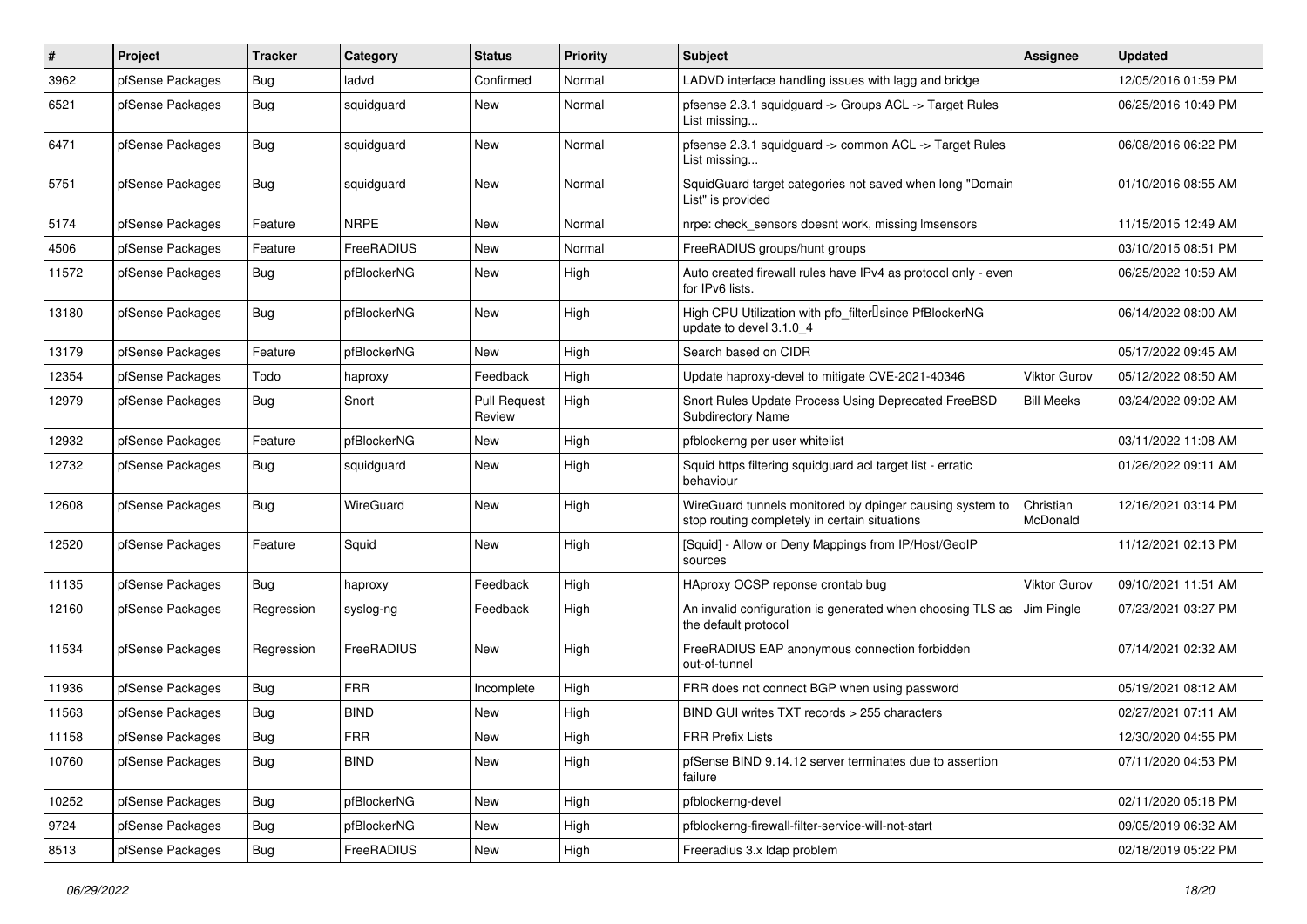| #     | Project          | <b>Tracker</b>     | Category              | <b>Status</b>                 | <b>Priority</b> | <b>Subject</b>                                                                                   | <b>Assignee</b>       | <b>Updated</b>      |
|-------|------------------|--------------------|-----------------------|-------------------------------|-----------------|--------------------------------------------------------------------------------------------------|-----------------------|---------------------|
| 9046  | pfSense Packages | Feature            | Telegraf              | New                           | High            | telegraf feature request                                                                         |                       | 02/18/2019 03:38 PM |
| 6988  | pfSense Packages | <b>Bug</b>         | Snort                 | <b>New</b>                    | High            | SNORT Package PHP memory error                                                                   |                       | 06/28/2018 10:00 PM |
| 8438  | pfSense Packages | Bug                | haproxy               | New                           | High            | haproxy: can't use ACL for cert with http-response actions                                       |                       | 05/24/2018 01:12 PM |
| 7388  | pfSense Packages | Bug                | Suricata              | <b>New</b>                    | High            | Suricata does not property recognize MTU for PPPOE<br>interfaces                                 |                       | 03/15/2017 05:17 AM |
| 11780 | pfSense Packages | <b>Bug</b>         | Suricata              | <b>New</b>                    | Very High       | Suricata package fails to prune suricata.log                                                     |                       | 08/06/2021 07:18 AM |
| 13214 | pfSense Packages | <b>Bug</b>         | node_exporter         | <b>Pull Request</b><br>Review | Normal-package  | AttributeError: 'NoneType' object has no attribute 'text'                                        | lan Grindley          | 05/25/2022 08:20 AM |
| 12462 | pfSense Packages | Feature            | Telegraf              | <b>Pull Request</b><br>Review | Normal-package  | Telegraf: Add "devfs" to ignore_fs                                                               | Offstage Roller       | 10/18/2021 09:03 AM |
| 12805 | pfSense Docs     | New Content        | General               | <b>New</b>                    | Very Low        | Add documentation about what triggers a notfication                                              |                       | 02/15/2022 05:10 PM |
| 12804 | pfSense Docs     | New Content        | General               | New                           | Very Low        | Create Slack documentation                                                                       |                       | 02/15/2022 04:59 PM |
| 12457 | pfSense Docs     | Todo               | Packages              | <b>New</b>                    | Very Low        | Add UPS Configuration Recipes for apcupsd and nut UPS<br>Packages with Common Brand Units        |                       | 10/18/2021 08:37 AM |
| 11145 | pfSense Docs     | Correction         | Virtualization        | <b>New</b>                    | Very Low        | Feedback on pfSense Configuration Recipes - Virtualizing<br>pfSense with Hyper-V                 | Jim Pingle            | 03/06/2021 04:14 PM |
| 13291 | pfSense Docs     | Todo               | Configuration         | <b>New</b>                    | Low             | Notification documentation                                                                       |                       | 06/21/2022 10:22 AM |
| 12214 | pfSense Docs     | Todo               | General               | New                           | Low             | Connect to WebGui.                                                                               |                       | 08/05/2021 04:39 AM |
| 9608  | pfSense Docs     | Correction         | Recipes               | <b>New</b>                    | Low             | Feedback on Virtualization - Virtualizing pfSense with<br>Hyper-V                                | Jim Pingle            | 03/06/2021 04:29 PM |
| 11471 | pfSense Docs     | Todo               | Development           | <b>New</b>                    | Low             | Feedback on Development - Developing Packages                                                    | Jim Pingle            | 02/19/2021 02:52 PM |
| 9454  | pfSense Docs     | Correction         | Interfaces            | New                           | Low             | Feedback on IDS / IPS - Snort Suppression Lists                                                  | Jim Pingle            | 09/23/2020 02:44 PM |
| 12770 | pfSense Docs     | Todo               | <b>Firewall Rules</b> | <b>Pull Request</b><br>Review | Normal          | Feedback on Firewall - Configuring firewall rules                                                |                       | 06/27/2022 07:42 AM |
| 13270 | pfSense Docs     | <b>New Content</b> | OpenVPN               | <b>Pull Request</b><br>Review | Normal          | OpenVPN client gateway is incorrect when the server does<br>not push routes                      | Marcos<br>Mendoza     | 06/26/2022 12:54 PM |
| 13211 | pfSense Docs     | New Content        | OpenVPN               | Feedback                      | Normal          | OpenVPN DCO Documentation                                                                        | Jim Pingle            | 06/15/2022 10:42 AM |
| 13236 | pfSense Docs     | Todo               | Products              | New                           | Normal          | Document link speed limitations with igc and ix on<br>6100/4100                                  |                       | 05/31/2022 05:53 PM |
| 12756 | pfSense Docs     | Todo               | WireGuard             | New                           | Normal          | Feedback on pfSense Configuration Recipes - WireGuard<br>Remote Access VPN Configuration Example | Christian<br>McDonald | 05/31/2022 11:42 AM |
| 13205 | pfSense Docs     | New Content        | Backup / Restore      | Feedback                      | Normal          | ZFS Boot Environment documentation                                                               | Christian<br>McDonald | 05/31/2022 10:55 AM |
| 13229 | pfSense Docs     | Todo               | Captive Portal        | Feedback                      | Normal          | Update documentation for IPFW to PF transition for Limiters<br>and Captive Portal                | Jim Pingle            | 05/27/2022 03:04 PM |
| 13223 | pfSense Docs     | New Content        | Routing / Gateways    | Feedback                      | Normal          | Document new gateway state killing behavior                                                      | Jim Pingle            | 05/27/2022 01:59 PM |
| 12597 | pfSense Docs     | New Content        | Hardware              | New                           | Normal          | How to reset IPMI settings and password for Netgate<br>appliances                                |                       | 05/07/2022 12:33 PM |